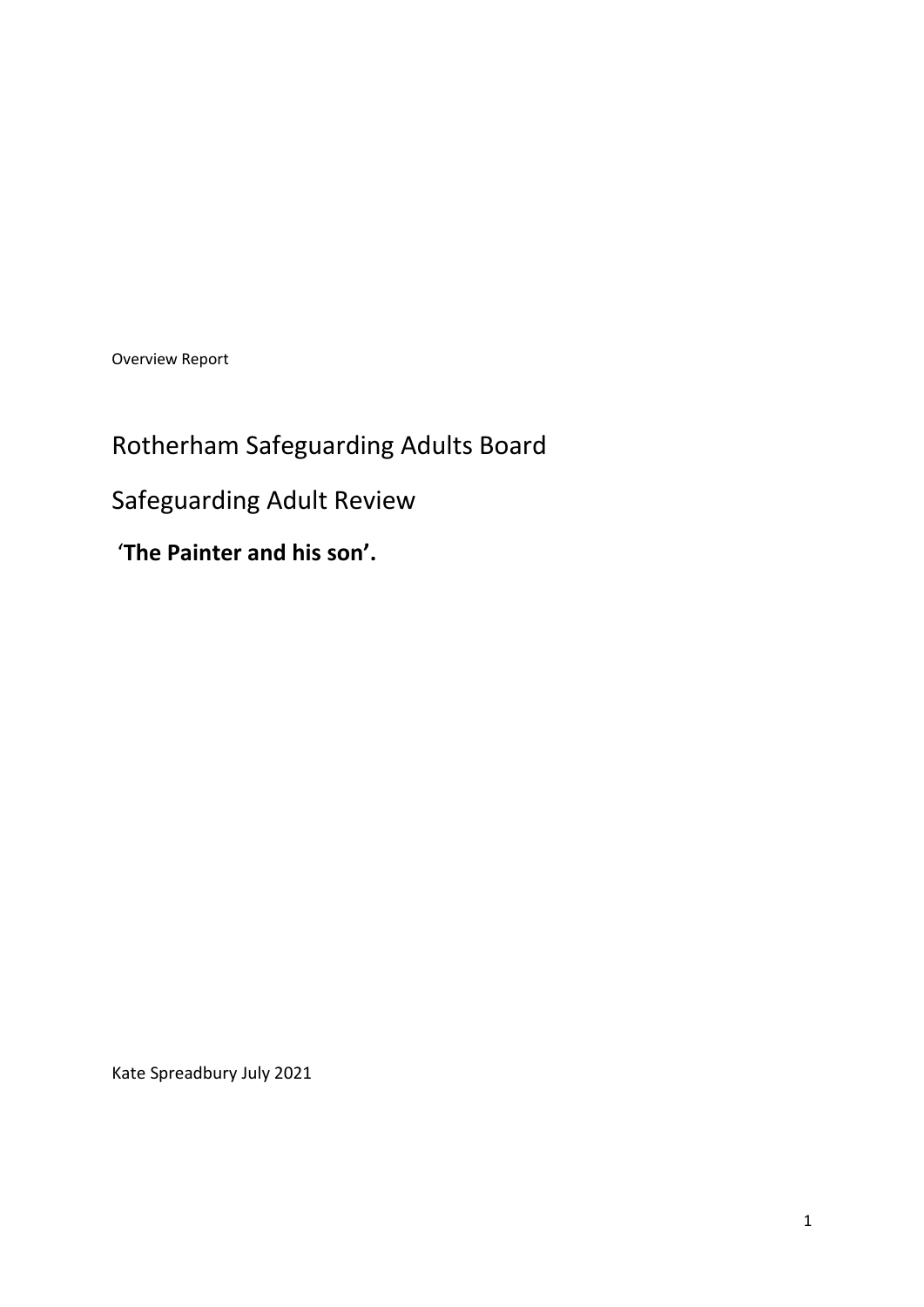#### **Contents**

| 1.Introduction                               |
|----------------------------------------------|
| 2. Terms of Reference                        |
| 3. Methodology                               |
| 4. Time in scope – key episodes and analysis |
| 4.1 2012 - 2015                              |
| 4.2 Comment                                  |
| 4.3 January 2016 - December 2017             |
| 4.4 Analysis                                 |
| 4.5. January - December 2018                 |
| 4.6 Analysis                                 |
| 4.7 January - April 2019                     |
| 4.8 Analysis                                 |
| 4.9 April - May 2019                         |
| 4.10 Analysis                                |
| 4.11 June 2019 - April 2020                  |
| 4.12 Analysis                                |
| 4.13 Afterword                               |
| 5. Findings and learning points.             |
| <b>6. Recommendations</b>                    |

**7. Glossary of terms used.**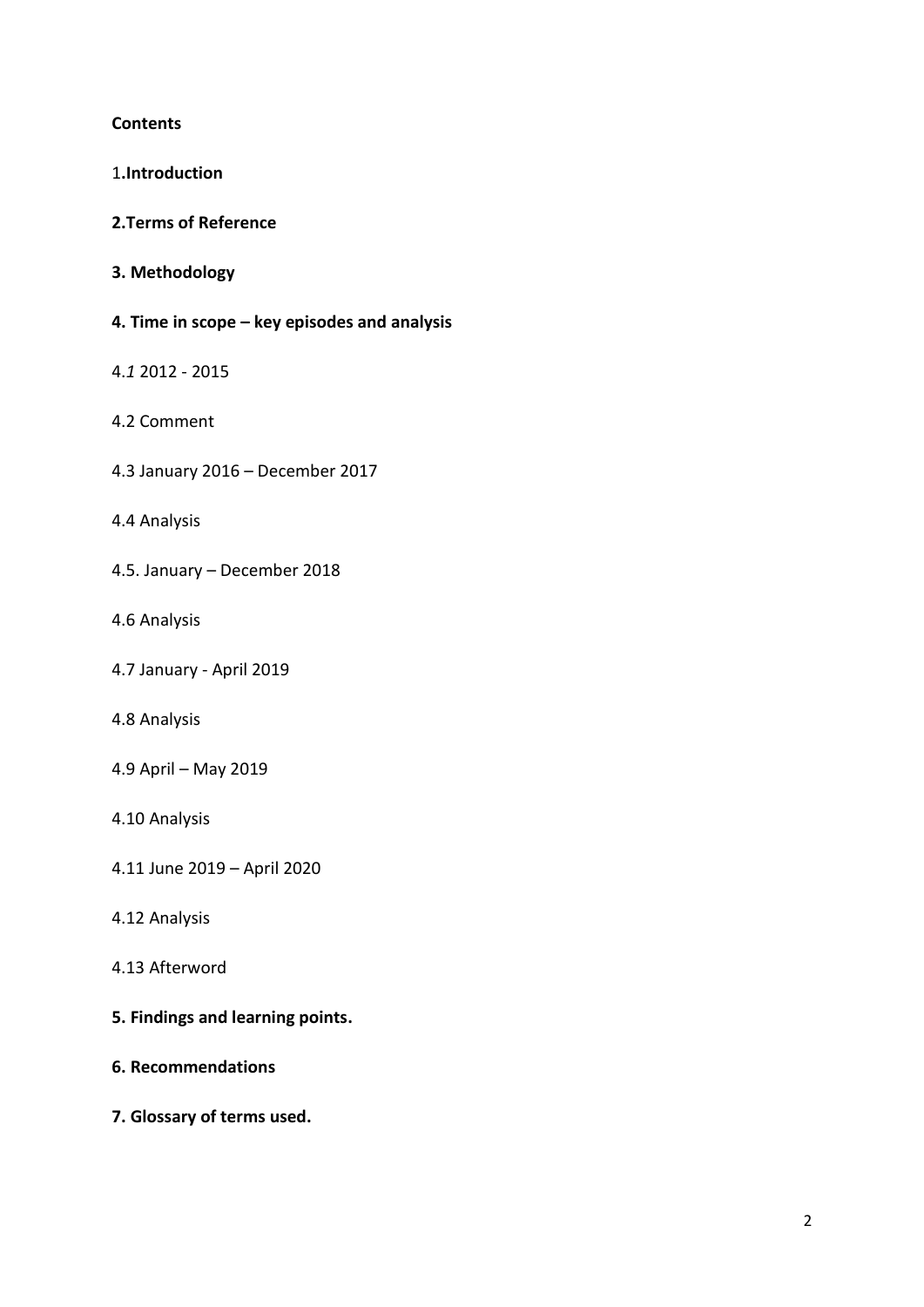# **Introduction**

1.1 This Safeguarding Adults Review (SAR) is commissioned by the Rotherham Safeguarding Adults Board (RSAB) in response to the circumstances surrounding the deaths of Sam and his son Ben.

1.2 Sam was born on the 29th January 1927 and died at the age of 91 years. His body was found at home on the 24th April 2019. The cause of his death has been established as: *1a Bronchopneumonia and Ischaemic Heart Disease (Coronary artery atheroma) and 2) Diabetes Mellitus, Polycythaemia*

His son, Ben, was born on the 9<sup>th</sup> September 1958 and died at the age of 61. His body was found at home on the 20th April 2020. The post-mortem examination concluded that Ben had died some months previously, the cause of his death could not be identified and is recorded as '*unascertained*' on his death certificate.

1.3 Pen Picture including demographic details.

Both Sam and Ben are white UK males, both heterosexual. Their religion is not known. Both lived in an owner-occupied home in their joint names. Ben had always lived with his parents. His mother married Sam, her second husband, bringing a young son and daughter to the marriage. Sam is described as '*a lovely man, a hard worker and good provider, he was caring and kind*'.

Ben always lived with his mother and father. He was the youngest child in the family and described by his sister as a '*quiet lad with a dry sense of humour. He never seemed to age or grow up, a Peter Pan. He had friends at school but not when he was an adult. He worked in the steelworks, leaving this job after an accident at work which left him with a back injury'*.

Ben was close to his family, his sister lived nearby, and he spent time with his father, both loved football and enjoyed greyhound racing. His mother was diagnosed with leukaemia and his sister reports that Ben took over household chores and supported his mother, *'he took her to hospital appointments. He did all the housework. He couldn't iron and would send his shirts out to the dry cleaner so they were neatly pressed. He kept the house and himself clean, he was 'particular'.''*

Sam and Ben were both very distressed by the death of Sam's wife/Ben's mother in 2011. Sam was 84 years old at the time, his step - daughter says that '*My Dad seemed to go downhill quickly after that. He looked frailer, he used to ask where Mum was, he didn't seem to recognise she had died. I don't know if this was deep grief or dementia'*. Sam experienced depression before and after his wife's death.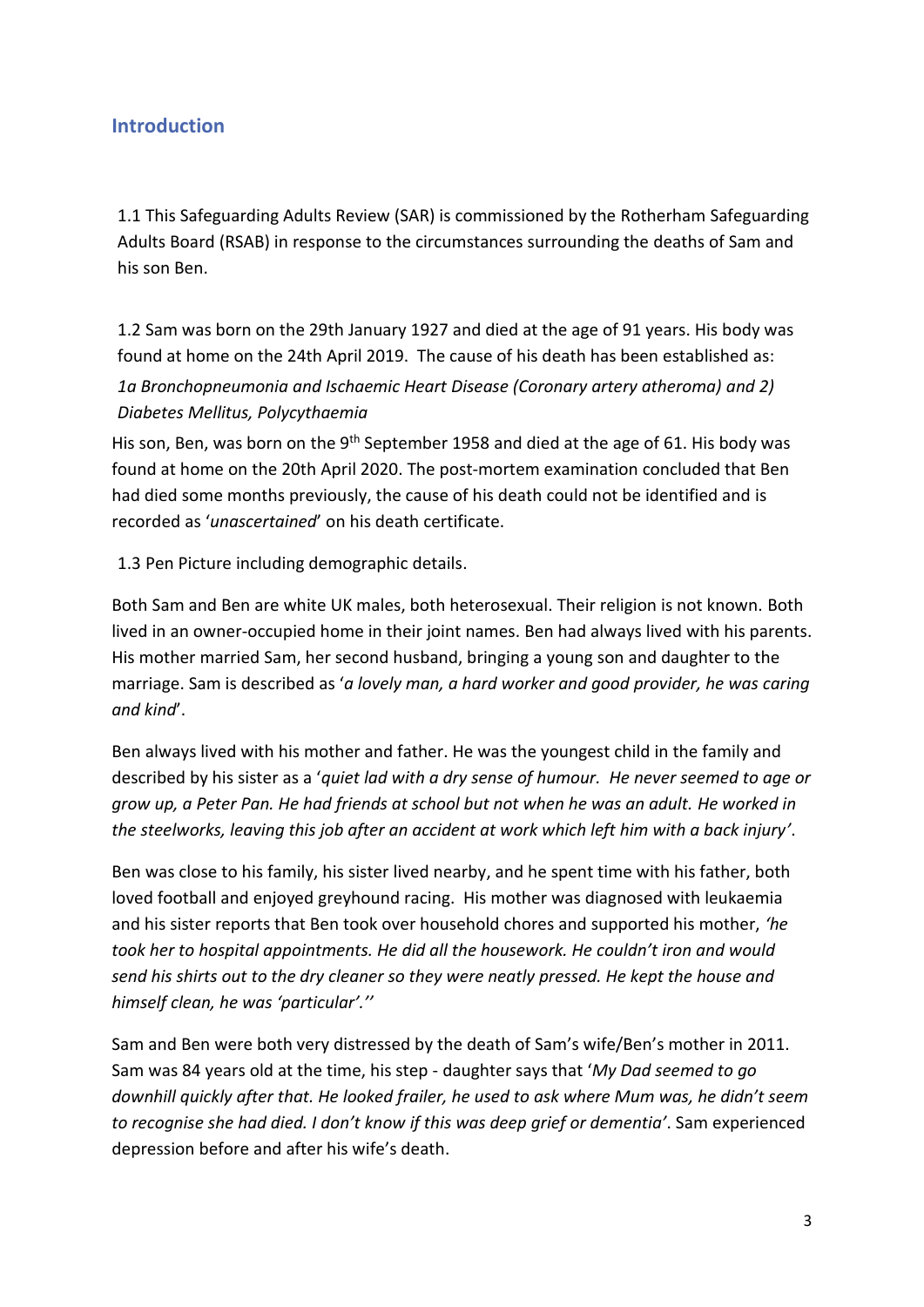Ben already seemed depressed after his work-related injury, after his mother died he became more anxious.

According to his sister, in adulthood Ben had no friendships and no relationships until he met 'Z' who appears to have 'moved in' with him and his father around 2013. The relationship between Z and Ben resulted in the breaking of the connection between Ben and his stepsister which had been stretched as Ben coped with his mother's final illness and death.

1.4 This review is conducted in accordance with section 44 of the Care Act 2014 and the Rotherham Safeguarding Adults Board procedures. Section 44 (i-v) of the Care Act 2014 stipulates that a SAB must arrange for there to be a review of a case involving an adult in its area with needs for care and support (whether or not the local authority has been meeting any of those needs) if:

*(a) there is reasonable cause for concern about how the SAB, members of it or other persons with relevant functions worked together to safeguard the adult, and (b)condition 1 or 2 is met.*

*(2) Condition 1 is met if— (a) the adult has died, and (b) the SAB knows or suspects that the death resulted from abuse or neglect (whether or not it knew about or suspected the abuse or neglect before the adult died).*

*(3) Condition 2 is met if— (a)the adult is still alive, and (b)the SAB knows or suspects that the adult has experienced serious abuse or neglect.*

*(4) An (*sic*) SAB may arrange for there to be a review of any other case involving an adult in its area with needs for care and support (whether or not the local authority has been meeting any of those needs).*

*(5) Each member of the SAB must co-operate in and contribute to the carrying out of a review under this section with a view to— (a)identifying the lessons to be learnt from the adult's case, and (b) applying those lessons to future cases.*

The decision to undertake a SAR with respect to Sam was made in January 2020. Sam had died in unusual circumstances whilst closed to adult social care and without care and support for some weeks before his body was found. Ben was supported by various agencies in the year before his death. In the light of Ben's death in or around April 2020 an extension was added to the existing SAR terms of reference in September 2020 to include the circumstances around his death within the SAR.

The lead reviewer was commissioned in May 2020 and the SAR activities regarding Sam commenced on this date. The addition of a second subject to the SAR in September 2020 and the pressures on organisations during the 2020 pandemic has meant that the statutory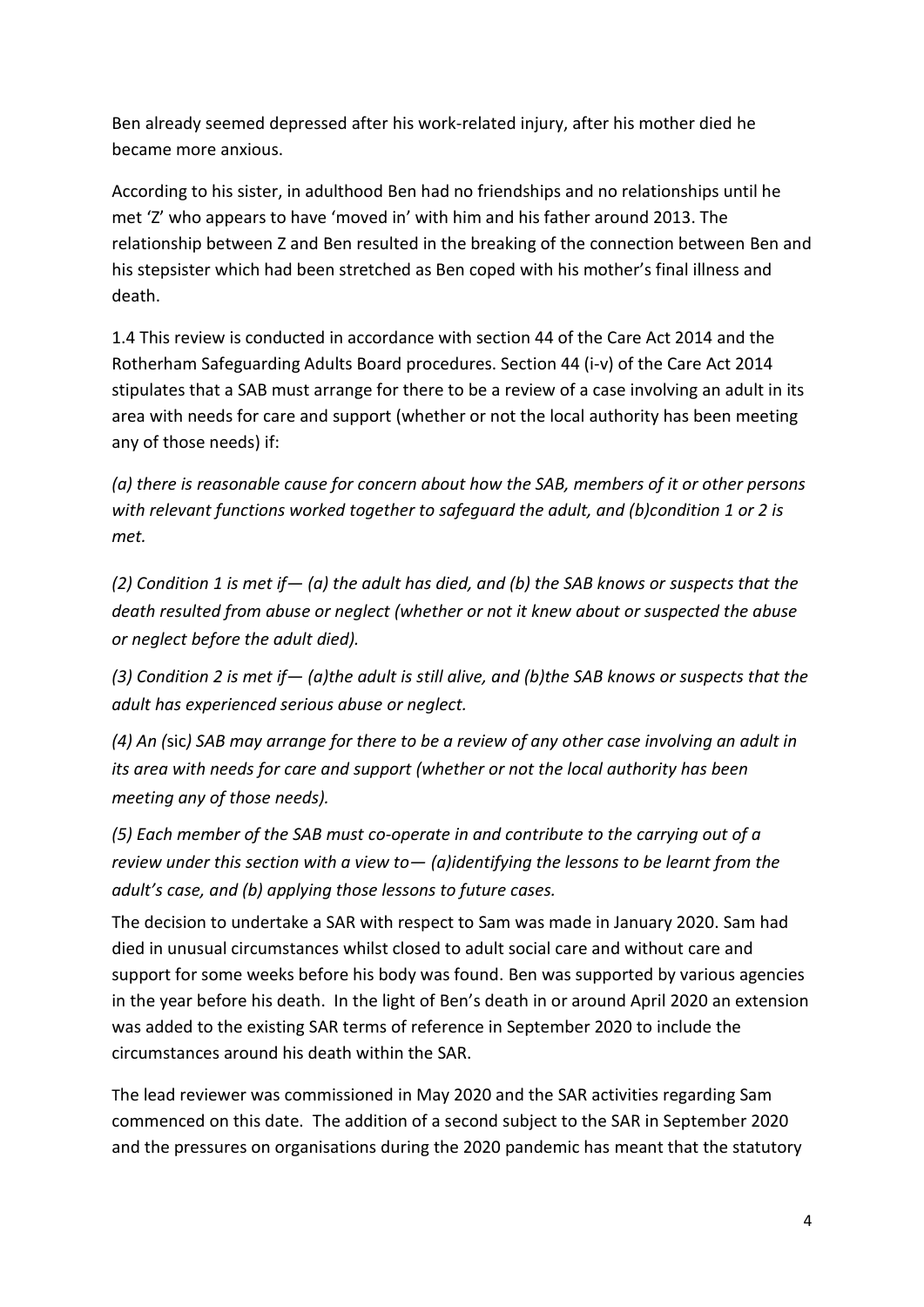guidance to '*complete a SAR within a reasonable period of time and in any event within 6 months of initiating it'* (DHSC 2020 14.173)<sup>1</sup> has not been possible.

# **2. Terms of Reference**

2.1 Timeframes considered by this SAR:

for Sam, the time in the SAR scope was 2012 when he was assessed for care and support until December 2019, eight months after he was found deceased.

for Ben, the timeframe was January 2016 when he was acknowledged as the carer for his father and April 2020 when his body was found.

From the evidence collected and analysed for Sam's SAR, it is believed that the key questions to ask with reference to Ben are:

## *How did agencies work together to support Ben?*

*Were there challenges and barriers to understanding his needs and responding to them?* 

# **3. Methodology**

3.1 The methodology used in this review seeks to promote a thorough exploration of the events prior to the death of both men, whilst trying to avoid the bias of hindsight or outcome which can obscure the understanding and analysis of important themes. Agencies work within complex circumstances, and a systemic approach to understanding why people behaved as they did, and why certain decisions were made, is essential if learning is to be derived from the Review.

3.2 Activities undertaken during the Review process have included: collation of chronologies, individual agency reports, examination of documentation as appropriate, identification of key episodes, exploration of these episodes and the lead reviewers' initial findings through two learning workshop events with the agencies and personnel involved with both subjects. Some of the individuals who worked with Sam or Ben were interviewed by the lead reviewer. The lead reviewer also had access to the bundle of evidence submitted to the Coroner regarding Sam and Ben's deaths.

3.3. The SAR activities have been supported by a Panel of senior managers from the agencies involved.

3.4 The following agencies have contributed to the Review:

<sup>1</sup> Care and Support Statutory Guidance: updated 24 June 2020. Accessed at

https://www.gov.uk/government/publications/care-act-statutory-guidance/care-and-support-statutoryguidance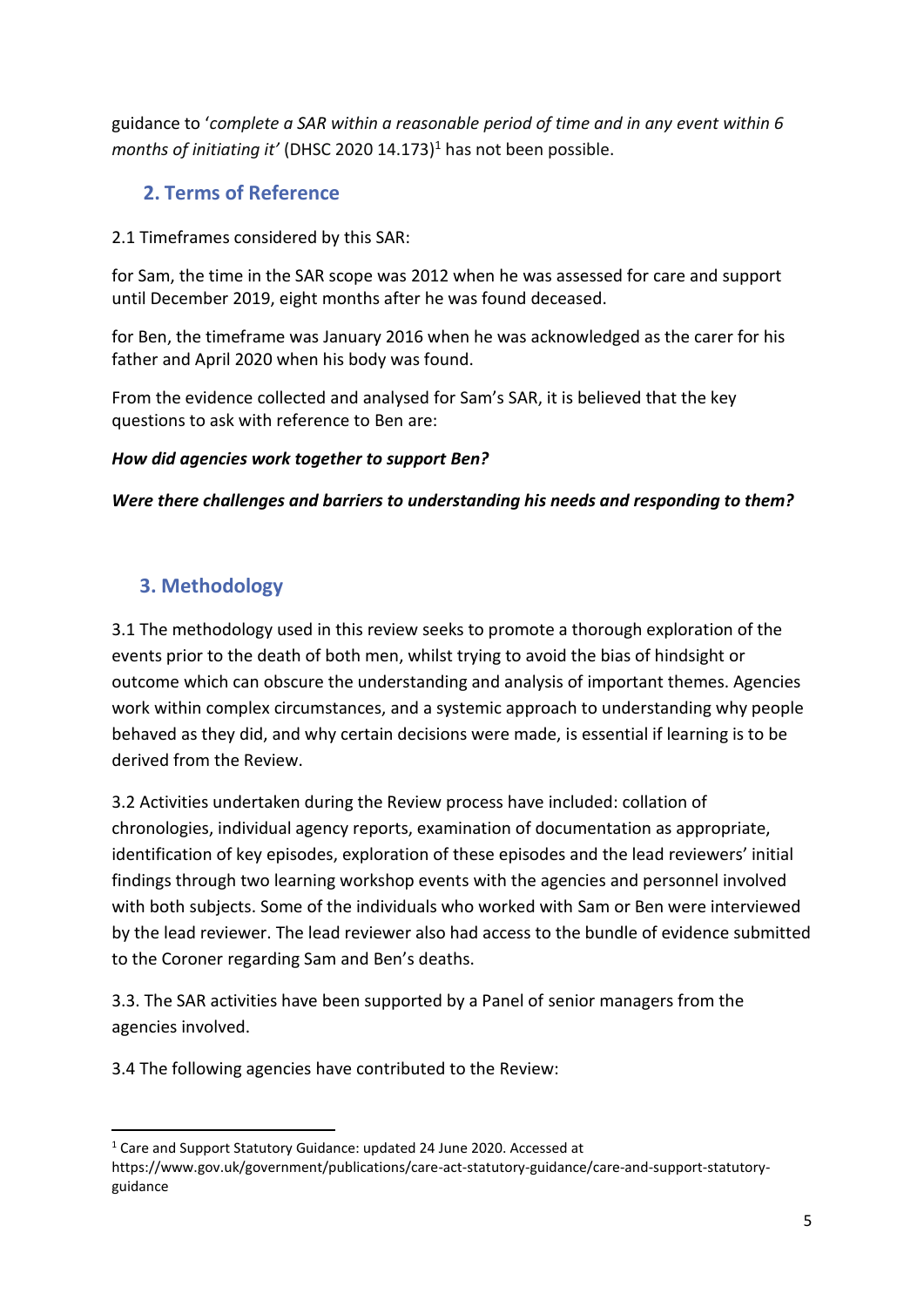For Sam:

- Rotherham Metropolitan Borough Council (RMBC) Adult Social Care, Housing and Public Health. (Assessment Team.)
- Rotherham Metropolitan Borough Council Adult Social Care, Housing and Public Health. (Safeguarding)
- The General Practitioner surgery.
- Rotherham NHS Foundation Trust (Community)
- Rotherham NHS Foundation Trust (Community Occupational Therapist)
- The Domiciliary Care provider agency
- South Yorkshire Police
- NHS Rotherham Clinical Commissioning Group

#### For Ben

- Rotherham Metropolitan Borough Council Adult Social Care, Housing and Public Health. (Assessment Team.)
- Rotherham Metropolitan Borough Council Adult Social Care, Housing and Public Health. (Safeguarding)
- The General Practitioner surgery
- Rotherham, Doncaster, and South Humber NHS Foundation Trust (RDaSH)
- Rotherham NHS Foundation Trust (Community)
- South Yorkshire Police
- NHS Rotherham Clinical Commissioning Group

3.5 The family of Sam and Ben have contributed a great deal to the SAR process via interviews. They have also attempted to submit additional documentary evidence to the Review, but their solicitor has experienced some challenges related to COVID restrictions and at the time of writing no documentation has been received.

# **4. Key Events and Analysis**

Both Sam and Ben had a number of health conditions which required regular monitoring and medication. Sam had type 2 diabetes, described as 'uncontrolled'. At the beginning of the time considered by this SAR Sam had lost weight and was experiencing mobility difficulties following a stroke in 1998. Sam had also been diagnosed with depression, pernicious anaemia, ischaemic heart disease, secondary polycythaemia, chronic obstructive pulmonary disease and had a myocardial infarction in November 2015.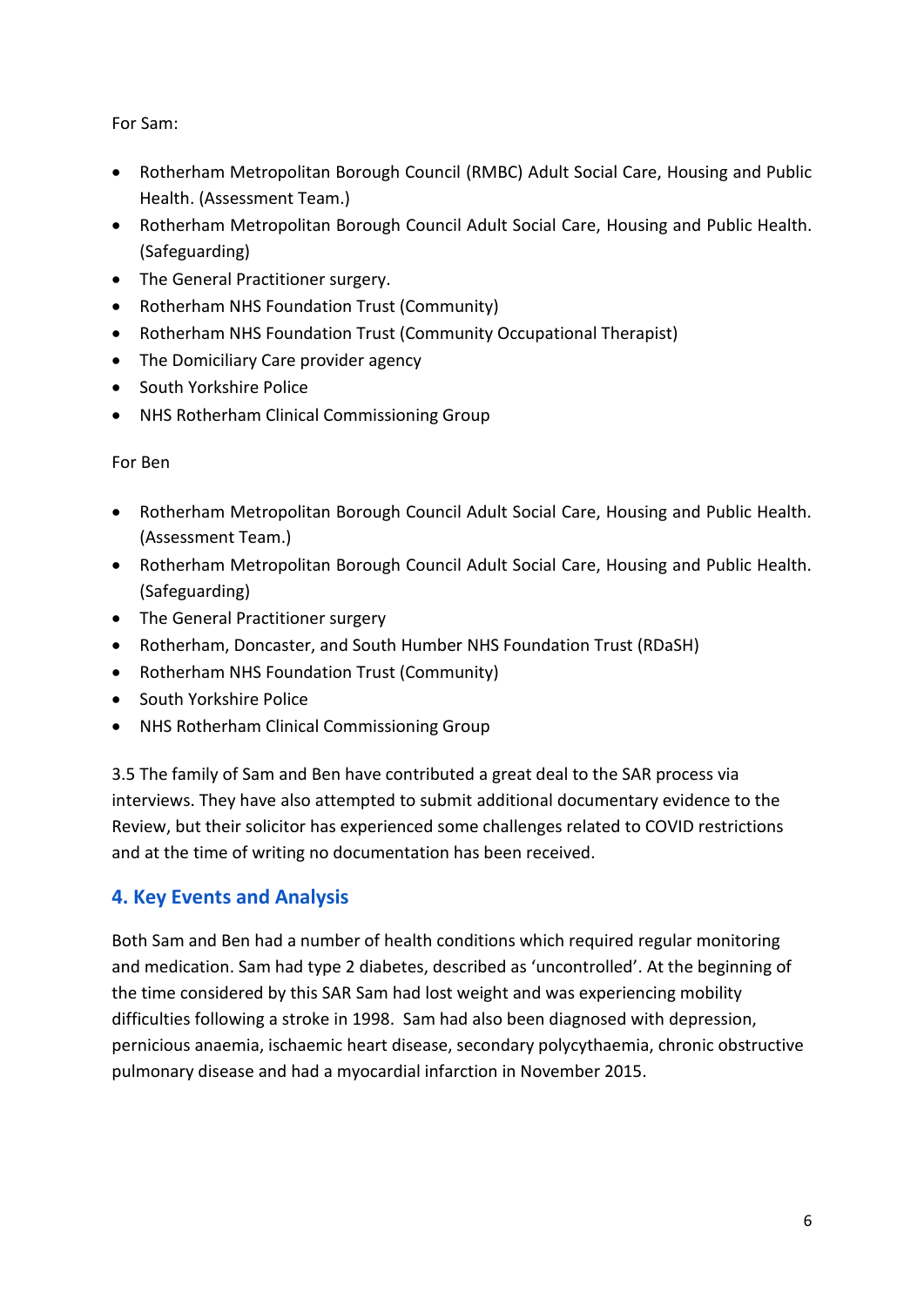Ben had a number of health conditions including depression, hypothyroidism<sup>2</sup>, ulcerative colitis<sup>3</sup>, secondary polycythaemia<sup>4</sup>, and cobalamin (vitamin B) deficiency and needed regular medication. Ben had neglected his own health for some time, he did not attend hospital appointments or routine blood tests- important to monitor hypothyroidism and polycythaemia. Ben did not pick up prescribed medication for his medical conditions. Ben is reported to have drunk alcohol heavily after his father's death, although his use of alcohol did draw comment from professionals who knew him prior to his father's death.

Professionals who knew Sam and Ben in the years considered by this SAR report that Sam was 'good *natured, he looked at Ben to answer questions that involved memory of complexity'* '*always laughing, joking, talking about the horses'*, they were '*very private people*.' Ben was '*eccentric, well intentioned, needed lots of reassurance, was he doing it right? Was there more that he could do*?'

# **4.1 2012 to 2015**

Sam needed support with meal preparation and daily tasks but was described by RMBC adult social care (ASC) as getting full support from his son who was his '*main carer'*.

At the beginning of 2012 Sam had regular reviews of his diabetes, depression, and heart related issues at the GP surgery. Sam did not attend hospital appointments, missing regular specialist checks and diagnostic procedures. Sam's lungs began to be of concern in mid-2013 and he was also diagnosed with polycythaemia, although his notes were confused with his son's notes who also had the condition. Father and son were not proactive in following up support but appeared to be coping and generally compliant with medical care.

In early 2015 the GP noted Sam's deteriorating mental functioning although he refused to have a dementia screening test. For most of this year Sam continued to come into the surgery and was recorded by the GP (July 2015) as *'doing well with the aid of his son'*.

On the 1st December 2015 Sam was admitted to hospital having experienced a heart attack. He was 88 years old. He was discharged three days later, the hospital did not view his discharge as complex or requiring a care and support needs assessment, his son was thought to be managing Sam's needs, there was no need for Sam to climb the stairs as he slept downstairs and both father and son did not want support.

Sam was seen by his GP at home twice in December. Ben was having great difficulty in coping with his father's weakened state, the GP noted on the 17th December that Sam was unkempt, smelt of urine, was unshaven and dressed in stained clothing. He was very unwell and immobile. Ben may have had difficulties for a longer period, he had stopped monitoring

<sup>3</sup> Ulcerative Colitis. A long-term condition where the colon and rectum become inflamed. See Ulcerative colitis - [NHS \(www.nhs.uk\)](https://www.nhs.uk/conditions/ulcerative-colitis/)

<sup>2</sup> Hypothyroidism: or 'underactive thyroid'. See [Underactive thyroid \(hypothyroidism\) -](https://www.nhs.uk/conditions/underactive-thyroid-hypothyroidism/) NHS (www.nhs.uk)

<sup>4</sup> Secondary polycythaemia – see under Polycythaemia - [NHS \(www.nhs.uk\)](https://www.nhs.uk/conditions/polycythaemia/)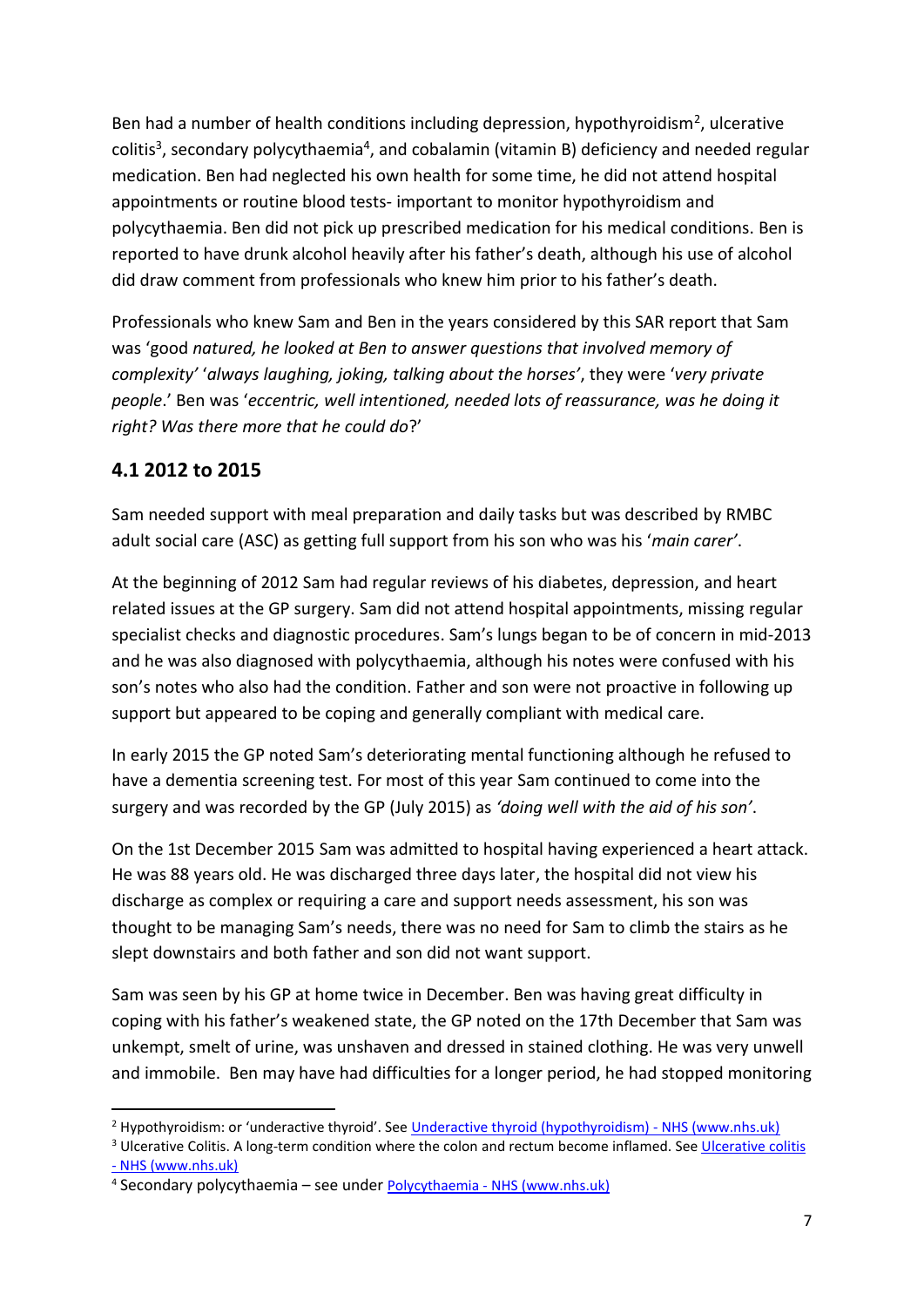Sam's bloods, he had 'lost' the machine and claimed that nurses were supposed to sort this out but had not contacted him. The GP called an ambulance on 17<sup>th</sup> December 2015 and Sam was admitted to hospital, dehydrated and with a lower respiratory tract infection, he was discharged on the 24th December. On the 30th December Sam was back in the hospital Emergency Department, he had breathing difficulties and was hypoglycaemic, he was weak and confused but this resolved after his blood sugar returned to normal levels. He was discharged home without admission.

### **4.2 Comment:**

Sam was becoming frail and Ben was struggling to cope as his father's carer. He had a strong relationship with the GP surgery which was diligent in attending to Sam's health needs.

Ben's sister notes that Ben found being his parent's carer very stressful and his 'personality changed' whilst his mother was ill, he went from being a '*lovely easy going'* man to a '*bad tempered withdrawn*' man.

# **4.3 January 2016 – December 2017**

#### **Description**

Following Sam's discharge from hospital Ben visited the GP and said that he needed support to care for his Dad. The GP made referrals to the domiciliary physiotherapist, ASC, and Rotherham Community Action. There is no record of the referral being received by ASC.

Sam was admitted again to hospital on the 1st February. He was hypoglycaemic, the cause was recorded as not eating. This time he was viewed as 'complex' and referred to ASC for an assessment of his care and support needs. Ben said that he was prepared to care for his father at home providing he had the support to do so. Sam was presumed to have the capacity to make decisions about his own care and accommodation and was clear that he wanted to go home and not into a rehabilitation placement. A support plan was put in place to 'facilitate discharge', it was not a detailed plan, but this is acceptable practice to facilitate discharge. No consideration of Ben's needs as a carer was recorded. It may have been offered and declined but it is reported that at the time carer's assessments were not well explained and if declined rarely followed up and offered again.

No further assessment or review of Sam's care and support needs took place once he had returned home. There was no further assessment or a review of this support plan at any time in the subsequent three years despite Sam having a large and costly amount of support, two carers for 30 minutes four times a day and numerous reports about Ben struggling to support this father.

The care agency began working with Sam on the 22nd Feb 2016.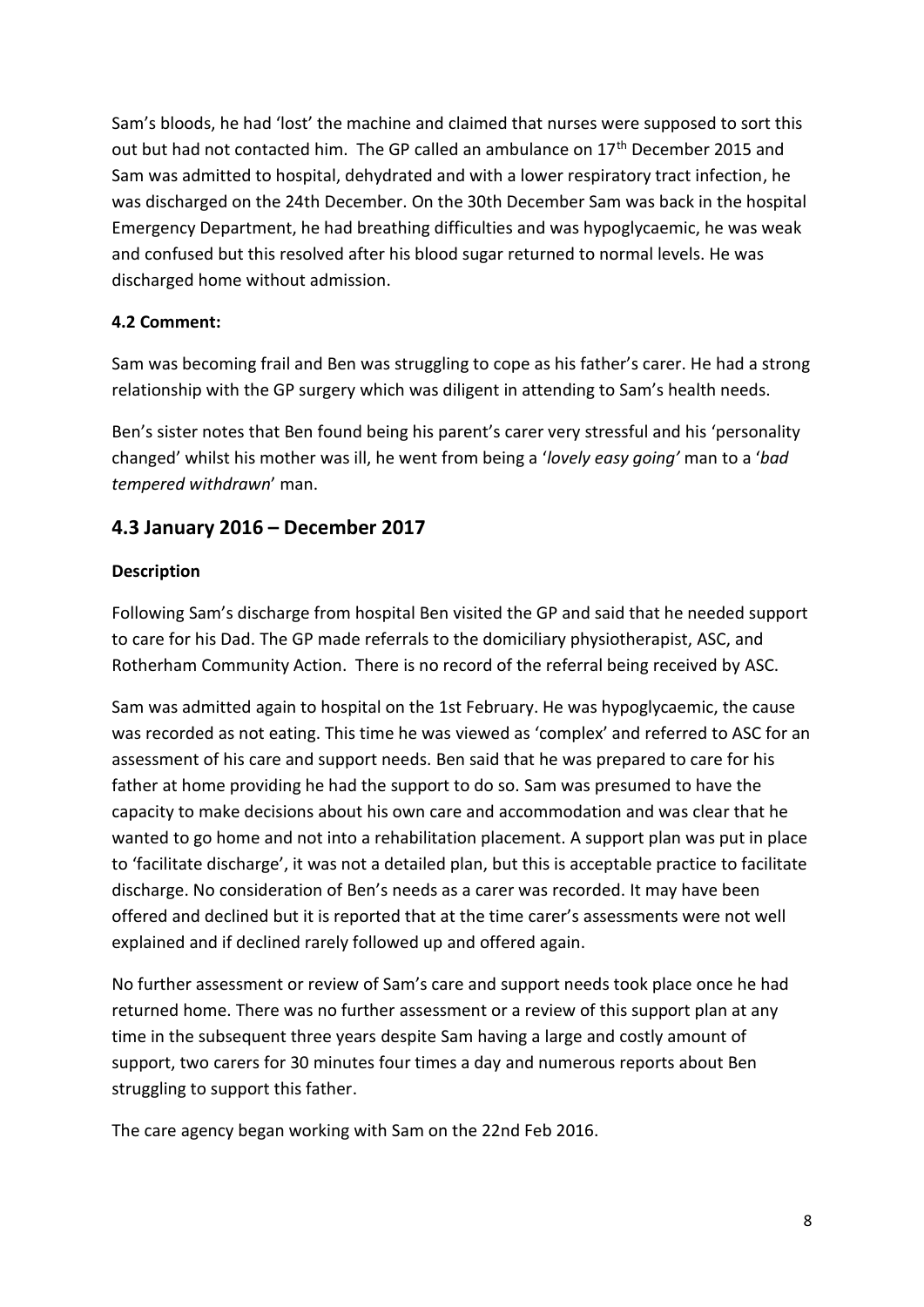Sam was now sleeping upstairs in a low double bed upstairs with a television at one end. The care provider was immediately concerned that the bed was too low for carers to safely support him. The agencies' initial assessment was that the situation was '*high risk due to inappropriate bed'*. They referred their concerns about the bed to the RMBC Community Occupational Therapist (OT) service, their observations that Ben was '*overwhelmed*' were also directed to Sam's allocated social worker, but no carers assessment appears to have taken place as result of these concerns.

At the end of March Ben cancelled the carer's lunchtime visit, saying that he was taking him to a hospital appointment, but did not admit the carers for the teatime or night-time call. Ben had previously refused a key safe. Police, ambulance, and the fire brigade were called and the out of hours social care team informed as there was a concern that Sam had been alone, without food or drink, all day. Ben returned at 9.40pm, he had evidently been drinking alcohol.

Sam's allocated social worker recorded this as a safeguarding concern and visited the house two days later, meeting with the care provider manager and presumably the family. During this time period safeguarding concerns about an individual were addressed by locality teams. Neither the provider nor ASC have made any record of what transpired at this meeting. ASC has recorded however that the provider expressed concerns about the son's ability to care for his father, he '*means well but may have a learning disability'.* 

By the end of April it was understood by health professionals that Sam spent 24 hours a day in a double bed with a foam mattress and slatted base. The pressure mattress provided was not being used. District nurses visited weekly until the beginning of May and assessed Sam for pressure area vulnerability, Sam did not develop any significant skin issues.

Sam was referred to a Community Matron by his GP as he had '*multiple complex medical conditions*.' He continued to be seen by the community physiotherapist and on the 8th August an OT made a visit to the house with the community physiotherapist. Sam was frail, he experienced low oxygen saturation on completing physio exercises, he was tired out and the OT recorded some cognitive issues but did not undertake a mental capacity assessment with regard to any specific decision making. Sam agreed to a mattress variator with a rail for a double bed and the OT gave the home carers advice on changes to his routines that may help with mobility. The GP visited twice in August as Sam had a chest infection.

By the end of August the carers were finding it very difficult to transfer Sam, even with a Samhall turner and the mattress variator. The provider manager referred again to the Community OT asking for an urgent visit. They were clear in their referral that Sam was sleeping with his son who was declining to facilitate a separate bed.

This information was also sent to an ASC locality team and resulted in a duty social worker telephoning Ben the next day but not allocation to a social worker for a visit or follow up.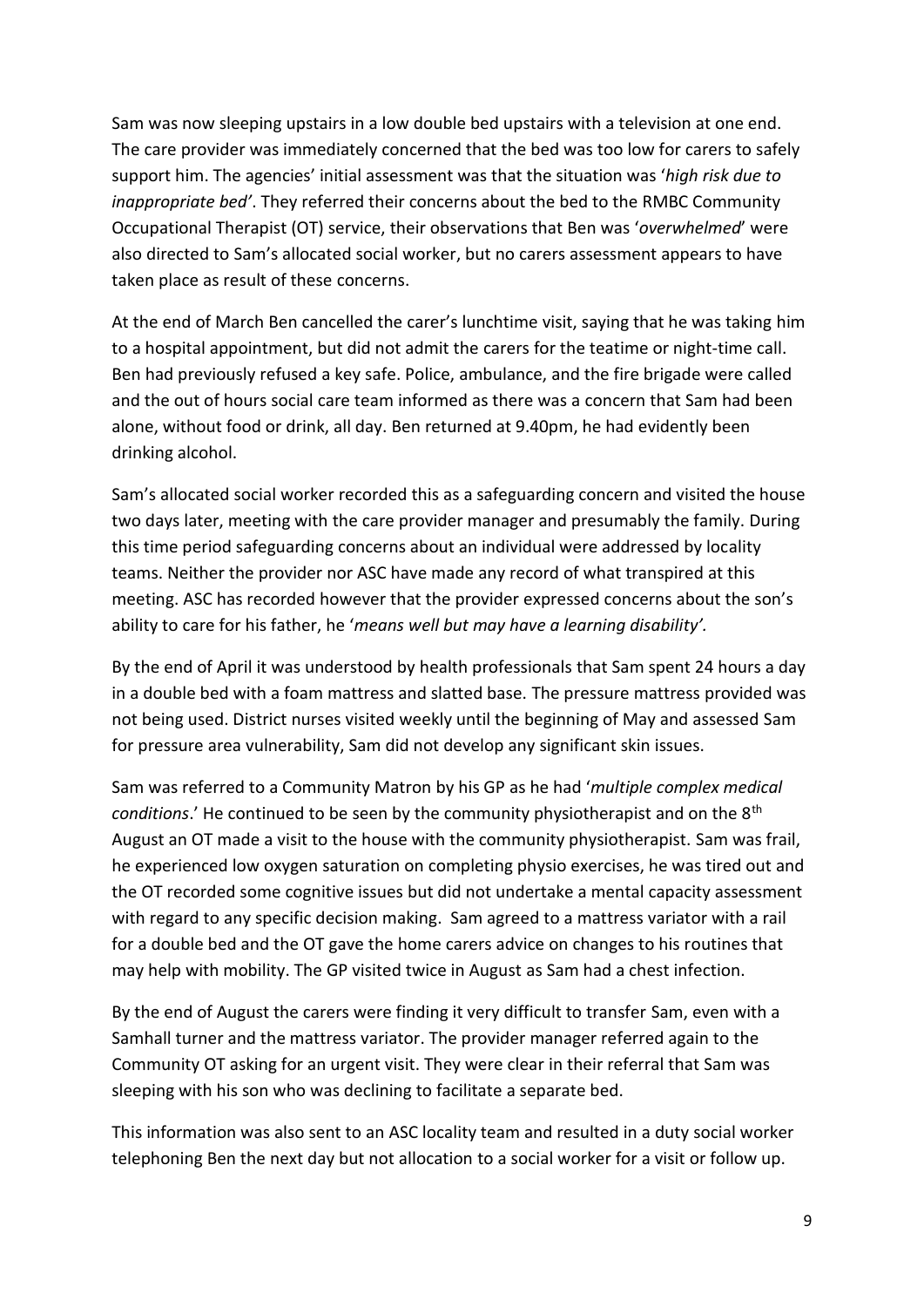Ben agreed with the social worker over the phone that his father would move to the single bed with pressure mattress that night, but when the carers arrived he refused to do so, saying that moving his father was distressing for him. The carers noted that Ben was discouraging his father from complying. The Community OT visited on 6<sup>th</sup> September, noting the same type of interaction '*Son was clear that he did not want his father to be distressed. As we were leaving the room Ben got on the bed next to his Dad. Lying next to him with his face close to his Dad's Ben said to his father; remember you don't want to be in that small room, it'll kill you if you go in there. Whilst talking to his Dad Ben kept touching/rubbing his Dads face in a repetitive manner with his fingers that appeared like a gentle prod and holding his Dads chin to turn his face to look at him*.'

In the event, the Community OT was able to work with the carers and find a way to enable them to care for Sam in the double bed. The OT did not report any concerns about the son's influence over his father to the ASC locality team or via a safeguarding referral.

The Community Matron closed her involvement in November 2016, describing father and son as being distressed and '*tearful*' at her departure. Sam continued to have support from his carers four times a day. Community nurses visited on a two to three monthly basis; on a few occasions they were not able to access Sam but were able to gain access within 24 hours. In August 2017 community nurses noted that Sam slept with his son in the double bed and preferred to do so, and that Sam had the mental capacity to make the decision to remain in the double bed. They continued to check for pressure areas and attend to Sam's ears, Vitamin B12 injections etc.

Sam experienced frequent chest problems and his GP observed that his son was very anxious about this, fearing another hospital admission. From late 2016 onward Ben was in very frequent contact with the GP, requesting home visits after his father coughed or appeared unwell. At times, the GP would attend but find that Sam was well, Ben's anxieties meant that he needed frequent reassurance from health practitioners.

The care provider made a safeguarding concern referral in December 2017 after arriving one morning to find Sam shaking, his son had shouted at him. Sam took one of the carer's hands and said he wanted '*to get out of there and go into care'*. Ben is alleged to have said that Sam would not get his 'Marks and Spencer's dinners if he went into a home, but to have made no response when his father said he had shouted at him. The concern was passed onto the Safeguarding team the same day, but no face-to-face visit was made. Due to the Christmas holiday no further contact was made with the referrer or family until January 4<sup>th</sup> when the care provider was contacted and said no further concerns had arisen. The case was closed, the family not seen.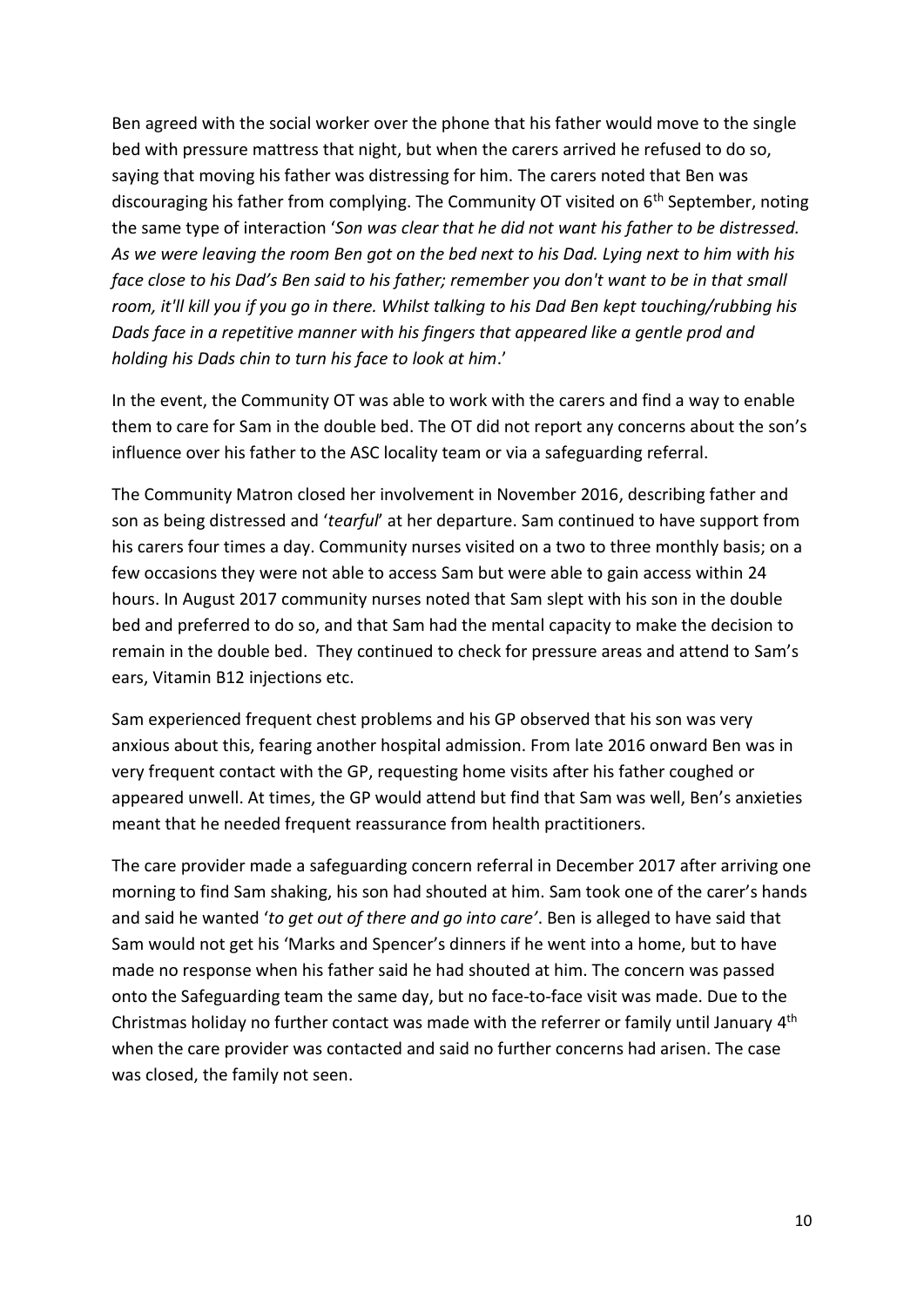#### **4.4 Analysis**

Sam was discharged from hospital in February 2016 with a large care and support package funded via a managed direct payment. It is understood that since this time an integrated hospital discharge team has been put in place that covers local and out of area hospitals and would review Sam's support ten days or so after admission. Sam's needs were not reviewed at any point during the three years he was supported by carers. At the time of the first Learning Event participants reported that it was still a struggle for ASC to review care and support arrangements and are unclear on how the Reviewing strategy is progressing. Many local authorities struggle to fulfil their duties under s27 of the Care Act 2014 as pressure to assess and arrange support leaves those already receiving support in a 'less urgent' category. Reviews can be planned or unplanned and provide an opportunity to not only explore whether the person's needs have changed but also whether family carers are struggling or whether there are safeguarding concerns (DHSC 2020 13.11)<sup>5</sup>. Plans can be made with the person and the other agencies involved. There are useful indicators within statutory guidance that are used to identify the proportionality of approach in a planned review, these can also be used when considering prioritising a review, i.e. the person's circumstances, the value of the personal budget and any risks identified (DHSC 2020 13.16)<sup>6</sup>.

At several points during 2016 – 2017 there were indicators that Sam's needs were changing, that his family carer was struggling and that there were risks to Sam's wellbeing and safety.

The inappropriate low bed created risks to both Sam's and his carers safety. The creativity of the community OT and commitment of the care provider kept this arrangement going but there were frequent struggles to maintain the care and support arrangements. Ben's odd and potentially controlling behaviour witnessed in September 2016 added to concerns about the use of this bed and created doubt about Sam's ability to exercise his own judgement and decision making about his own safety and wellbeing. The care provider continued to be concerned about the impact Ben's behaviour was having on their ability to support Sam and were diligent in reporting these concerns to ASC. The care provider also reported concerns about Ben's ability to care for his father and the stress that he was experiencing.

Through this period two safeguarding concerns were received. One concern (March 2016) did result in a face-to-face meeting at the family home with the care provider in attendance. There is no record of this meeting however, and no follow up or monitoring arrangements

<sup>5</sup> Care and Support Statutory Guidance: updated 24 June 2020. Accessed at https://www.gov.uk/government/publications/care-act-statutory-guidance/care-and-support-statutoryguidance

<sup>6</sup> Care and Support Statutory Guidance: updated 24 June 2020. Accessed at https://www.gov.uk/government/publications/care-act-statutory-guidance/care-and-support-statutoryguidance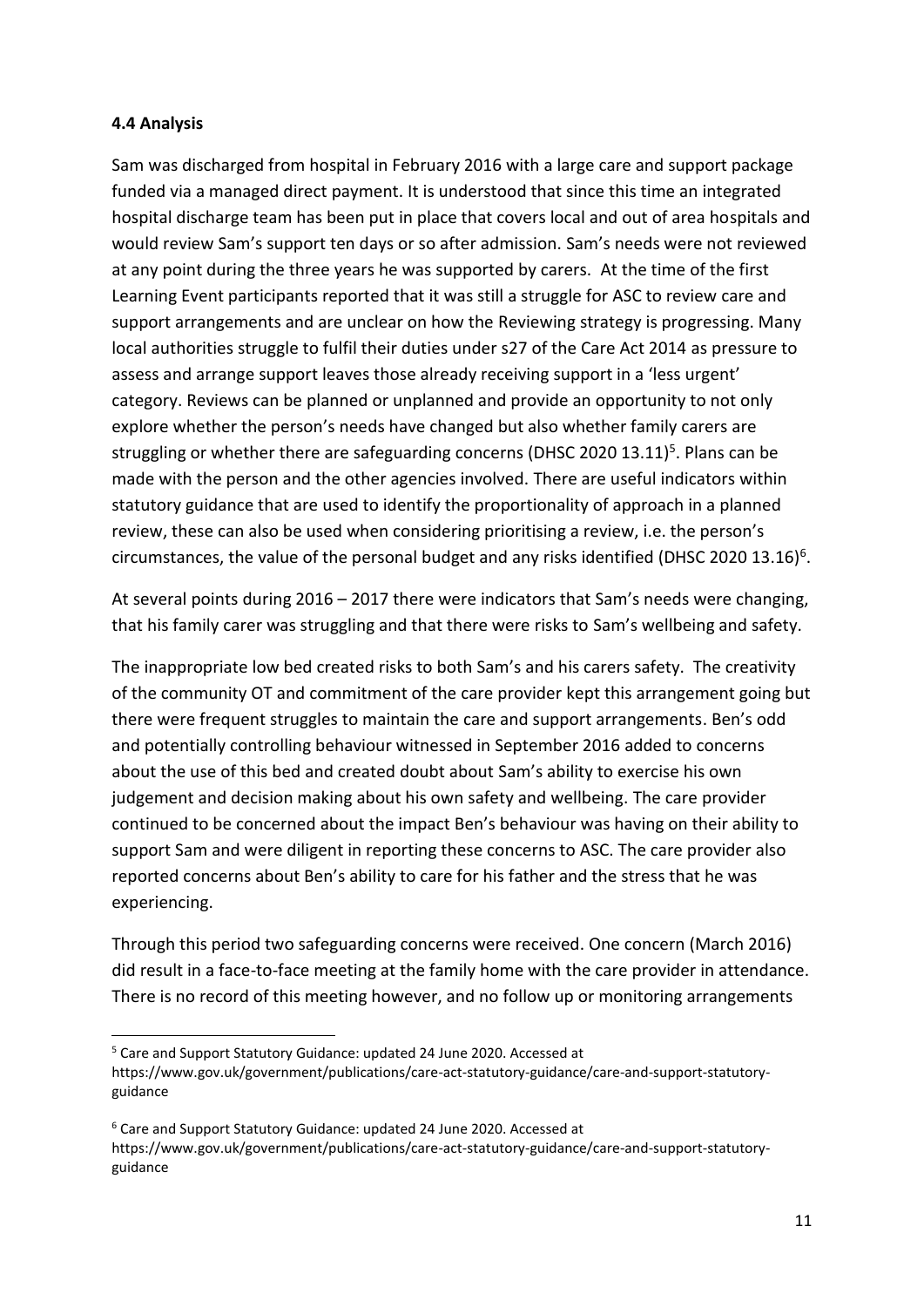for any resultant safety plan. The second safeguarding concern (December 2017), and the care provider's report that Ben was refusing to facilitate his father to move to a single bed (August 2016), were responded to via telephone calls only. The OT's experience of Ben exerting control over his father was not reported as a safeguarding concern.

At the time of the December 2017 response to the safeguarding concern all safeguarding decision-making and enquiry activity was undertaken by a specialist safeguarding team with a safeguarding decision maker at the front door point of access to local authority adult social care. At the time there were staff shortages in ASC and duty systems were extremely busy. The expectation was that the staff would gather information, risk assess using multi agency information and make phone contact with the person as necessary. Risk was not recorded on a distinct form but often in case notes which made it hard to find at a later date. In this case only one agency, the care provider, appears to have been consulted and historical information in case notes were not used. If consulted, primary care colleagues may well have advised their observations about Ben's anxieties and stress, the OT may have disclosed Ben's concerning behaviour.

The RSAB had participated in the national Making Safeguarding Personal (MSP) temperature check (2015/2017)<sup>7</sup> and found that they were doing well in terms of MSP approaches and practice. Both the care management and adult safeguarding practice in this case does not reflect a person-centred approach. Sam's voice is hard to hear. His concerns about Ben's behaviour, the support Ben gives him and the life he would like were not ascertained.

RMBC has since changed the delivery of its' adult safeguarding duty, a front door team has a decision-making function, but cases are held in community social work teams with embedded safeguarding specialists. There are two Quality Assurance officers who look at trends and themes. There are 'safeguarding clinics' for advice. Teams continue to be a very busy.

Both men appear to have felt a strong connection with the community matron, and to be despairing at her departure. They were also very engaged with the GP surgery, seeing them as the first port of call for any concerns. Although the surgery was supportive Sam was attended by different GPs and it was hard to build a long-standing relationship. The contribution of health colleagues to a review of Sam's care and support needs or safeguarding enquiry would have been invaluable. Community health staff presumed that Sam had capacity to decide to sleep in the same bed as his son. Inter-agency communication in November 2016 may have identified an element of duress, possibly arising from Ben's emotional state of overwhelming anxiety.

<sup>7</sup> https://www.local.gov.uk/our-support/our-improvement-offer/care-and-health-improvement/makingsafeguarding-personal/msp-development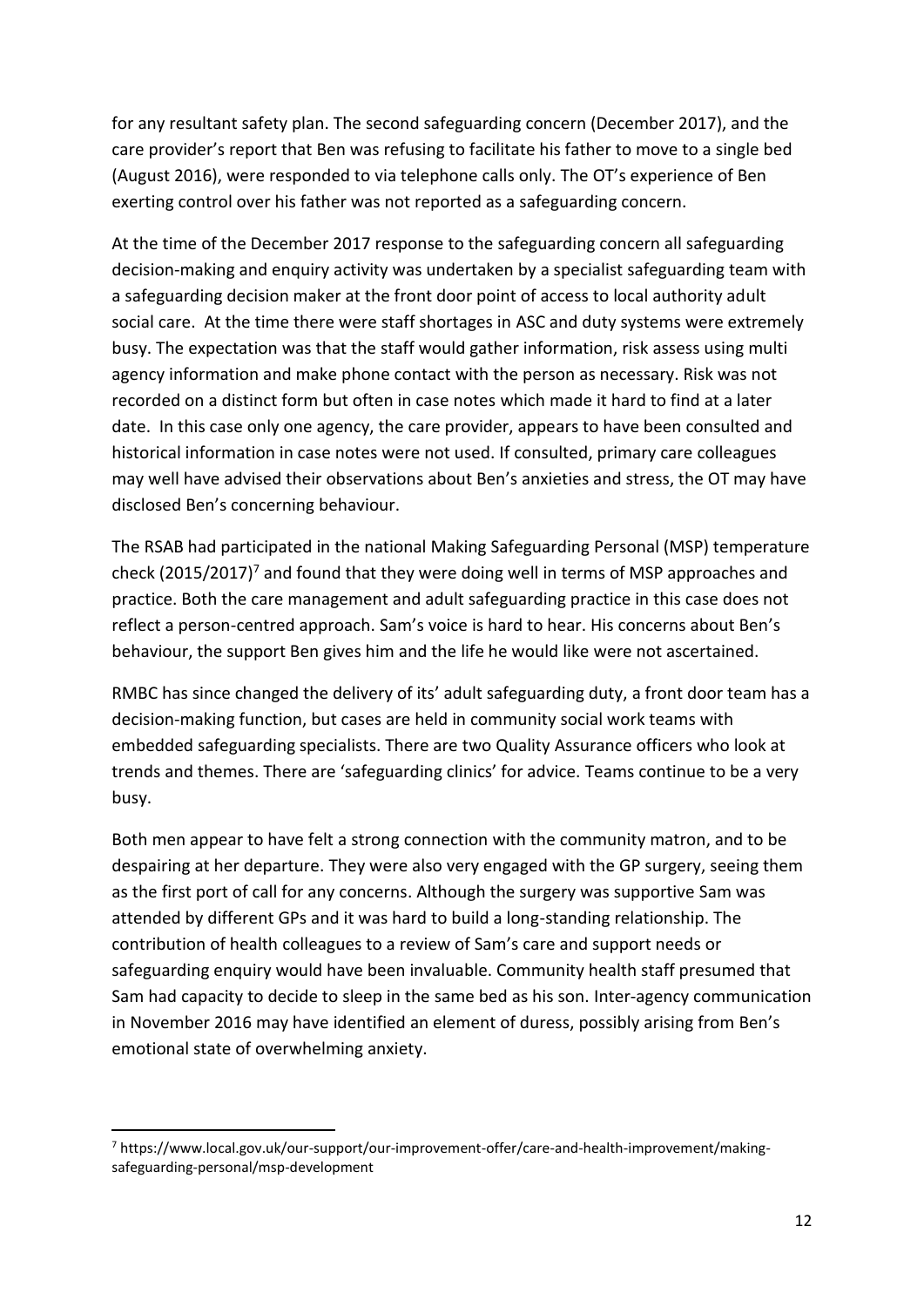In the absence of a multi-agency plan the care provider was left to make decisions about Sam's safety and to try to alert other agencies when risks became too high.

# **4.5 2018**

# **Description**

On the  $7<sup>th</sup>$  March 2018 the care agency contacted the ASC front door for advice as Ben would not let carers change his father's bedding. The care provider manager met with Sam and Ben the next day and reported back to ASC that he had advised the son that the carers must be allowed to change the bedding, it smelt of urine and there was a risk of infection to Sam who had not had a wash for five days, carers must be permitted to give him a strip wash.

The care agency manager told the ASC front door wellbeing advisor that the carers were not permitted to enter any other room in the house, only the bedroom where Sam lay, all the other doors were shut. The next day the care provider manager reported to ASC that Ben would not give them a bowl or water to wash Sam, and they were not permitted to get this themselves. These calls do not appear to have been analysed or overseen by any ASC manager and resulted in no action.

The frequency of Ben's requests for GP home visits and phone calls increased during 2018. Sam was seen in January and February at home by his GP. Paramedics attended him in March 2018 when he also had three GP home visits, recovering from a chest infection with antibiotics. Sam's mobility declined again, the care provider referred to the Community OT in May 2018 as he could no longer stand, and transfers were proving impossible. The OT assessed and provided slide sheets, noting that it was impossible to raise the double bed height.

GPs made three home visits and had numerous telephone calls with Ben in July 2018. The GP observed signs that Sam was being neglected, he smelt of urine as did the room and house, and his fingernails were dirty. His diabetes needed better control and he had a bacterial infection; the GP planned to stabilise Sam's diabetes in the hope that this would give him more physical strength and improve his quality of life. The GP referred him to the community matron for support with diabetes and also mentioned 'significant neglect'. The GP did not make a referral to the adult safeguarding team regarding his concerns about Sam's neglect. His condition was not deemed as complex at that time and so the community matron declined involvement whilst district nurses visited to take bloods to review Sam's diabetes.

Carers were concerned that Sam was grey and ill on the 12th August and advised Ben to call a doctor, Ben declined although Sam said that he wanted to see a doctor. The care agency reported this to out of hours social care as it was a Sunday. Out of hours phoned back to check on events and were advised by the care provider that Sam was looking better. This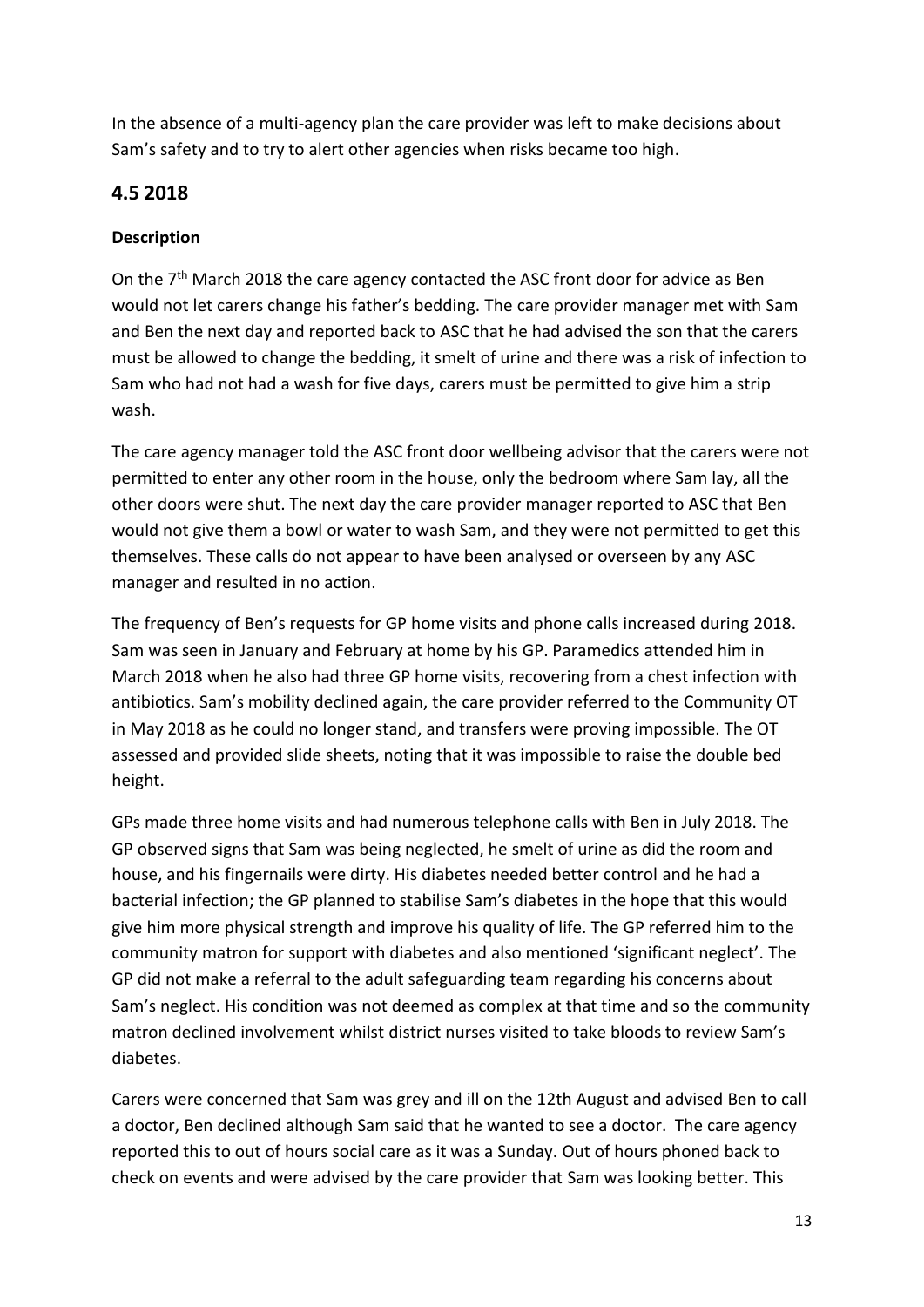event was added to Sam's ASC notes and an assumption was made that Sam had gone to hospital. No contact was made by ASC with the family to ascertain what the situation was or to check that Sam could access medical care without Ben's interference.

Sam became increasingly frail and was sleeping much of the time. The GPs were concerned that Ben was not coping with his father's decline, he could not accept this and needed a great deal of reassurance. GPs made five home visits from August onward and had frequent telephone discussions with Ben. On the 9th November 2018 the GP had a conversation with Ben, asking him to think about Sam's end of life, a 'Do Not Attempt Cardiopulmonary Resuscitation' order and about Sam spending his last days at home. The carers called an out of hours GP on the 18th November and Sam's GP followed this up with a home visit the next day. This was the last time a GP saw Sam although Ben did telephone the surgery on the 12<sup>th</sup> December, agreeing to 'keep an eye on' symptoms and phone back as needed.

The care agency reduced calls to Sam to three a day on the 4<sup>th</sup> December, it is not known why but may be that with his continuing decline there was less the agency needed to do to meet his needs.

#### **4.6 Analysis**

In July 2018 the GP identified that Sam appeared to be 'neglected' but did not make a safeguarding concern referral, instead referring to the community matron for assistance, the same community matron who had a strong relationship with the family.

GPs are reported to regularly make adult safeguarding referrals in Rotherham and on interview with the lead reviewer the GP surgery practice manager and a GP could not think of a reason why a referral was not made. They are and were very aware of safeguarding responsibilities but feel that GPs have continual emphasis on child protection in training and activities, and that adult safeguarding is still seen as an 'add on' especially in GP prequalification training. GP practices in Rotherham are encouraged to follow the requirements of the Intercollegiate Documents for meeting training competencies. The NHS Rotherham CCG reports that they have incorporated both adult and child safeguarding topics in protected learning time activity, and that additional training sessions have covered adult safeguarding related topics including domestic abuse, chaperoning, using the Mental Capacity Act and Best Interest decision making, and supporting perpetrators. Links with the General Practice Speciality Training Programme in Rotherham mean that since 2016 there has been both adult and child safeguarding sessions provided for all GP trainees.

A safeguarding concern referral at this point may have led the ASC decision maker to re-visit the care provider's concerns of March 2018. These concerns had been recorded but were not notified or discussed with a manager for advice. These and the refusal of Ben to call a GP in August 2018 show a pattern of total control over his father's life. Care and support activities and medical attention all had to go through Ben. Sam cannot be seen in Ben's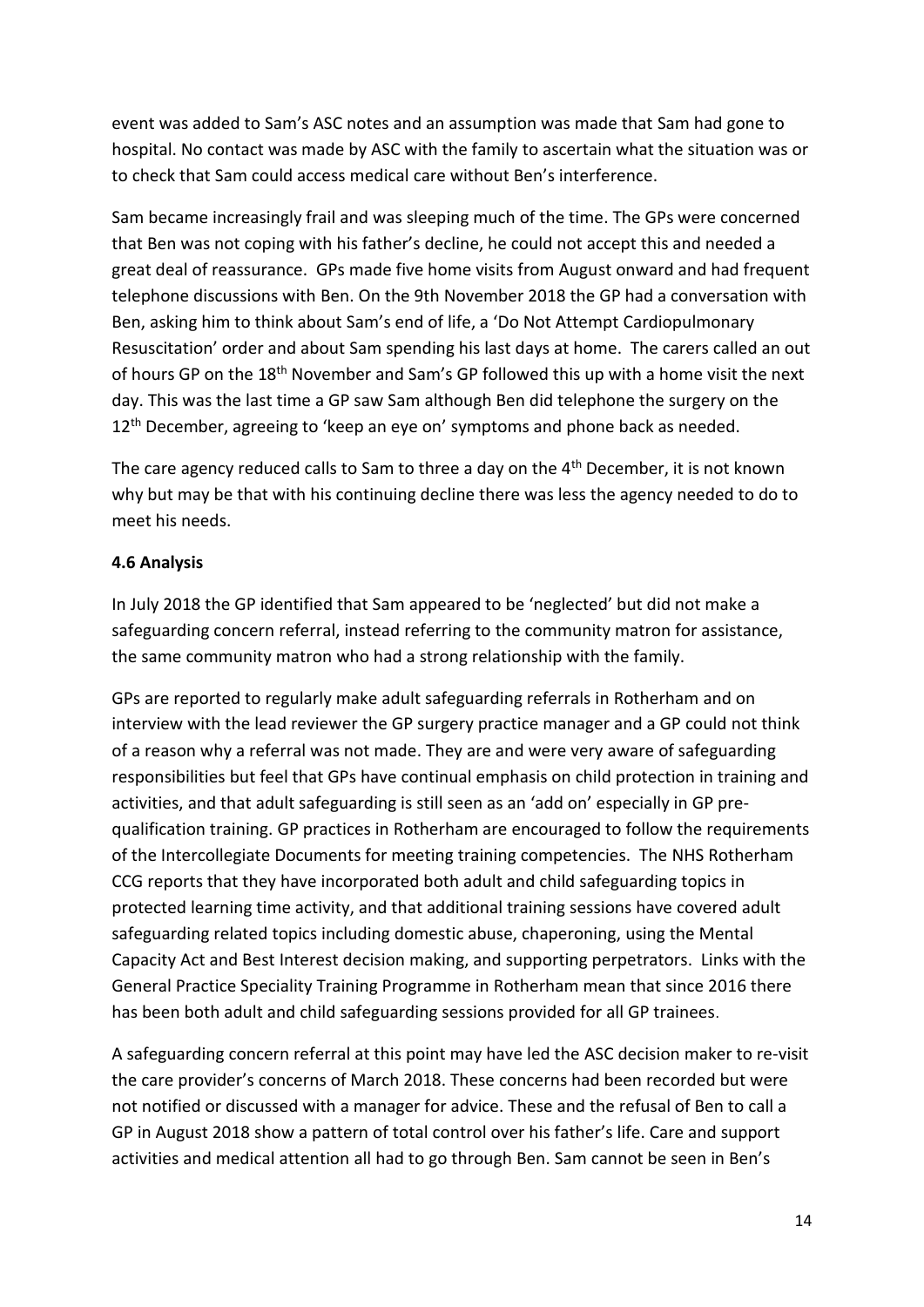absence, there is no key safe, and appointments have to be made with Ben. Lack of ASC review or management oversight and a lack of partnership working between health and social care colleagues led to the significance and impact of Ben's control over his father going unexplored and unchallenged.

At this point Ben's anxieties appear to overwhelm him and, potentially after contemplating his father's death in November 2018, he disconnected from the GP surgery who had held a key role in maintaining the wellbeing of both father and son and in responding to any decline in Sam's health at home.

Throughout the 2016 – 2018 time period we can observe a lack of professional curiosity in both individual agencies and in partnership working. Each referral or incident appears to be treated as a separate concern, there is no evidence of review of historical information or information sharing between partners to explore what may be happening within this family or to identify accumulating risk. As Sam became frailer, and Ben more anxious, the risk of being unable to meet his care needs escalated, but the situation may have become 'normalised' in the minds of those working with Sam. Primary health workers and the care provider noted the unusual sleeping arrangements and permission to enter only one room in the house together with Ben's increasing anxiety and need to control, but did not enquire as to what the meaning of these behaviours might be or find ways to respectfully challenge, even when they impeded efforts to meet Sam's care and support needs. Evidence from SARs and SCRs (Thacker et al 2019<sup>8</sup>) suggests that a practitioner's ability to demonstrate professional curiosity can be hindered through pressure of work or complexity of cases. Partner agencies at the learning review were not convinced that they had any 'right' to exercise professional curiosity as they were 'guests' in people's houses and must respect their privacy. The concept of duty of care may help in exploring this thinking. If Ben had some informal support in fulfilling his role as a carer both Ben and Sam might have avoided the psychological stress they experienced in the last three years of Sam 's life.

# **4.7 January 2019 – April 2019**

#### **Description**

Community nurses struggled to contact Ben in January 2019 but were able to see Sam on the 30th January 2019. He was noted to be immobile and unable to change his position in the bed. He was said to be '*cheerful*' and to be able to make '*considered choices'* but with limited understanding of his health condition. He declined to have pressure areas checked but accepted a vitamin B12 injection.

<sup>8</sup> Thacker, H; Anka, A and Penhale, B (2019) 'Could curiosity save lives? An exploration into the value of employing professional curiosity and partnership work in Safeguarding Adults under the Care Act 2014'. The Journal of Adult Protection Vol. 21 No.5 pp252-267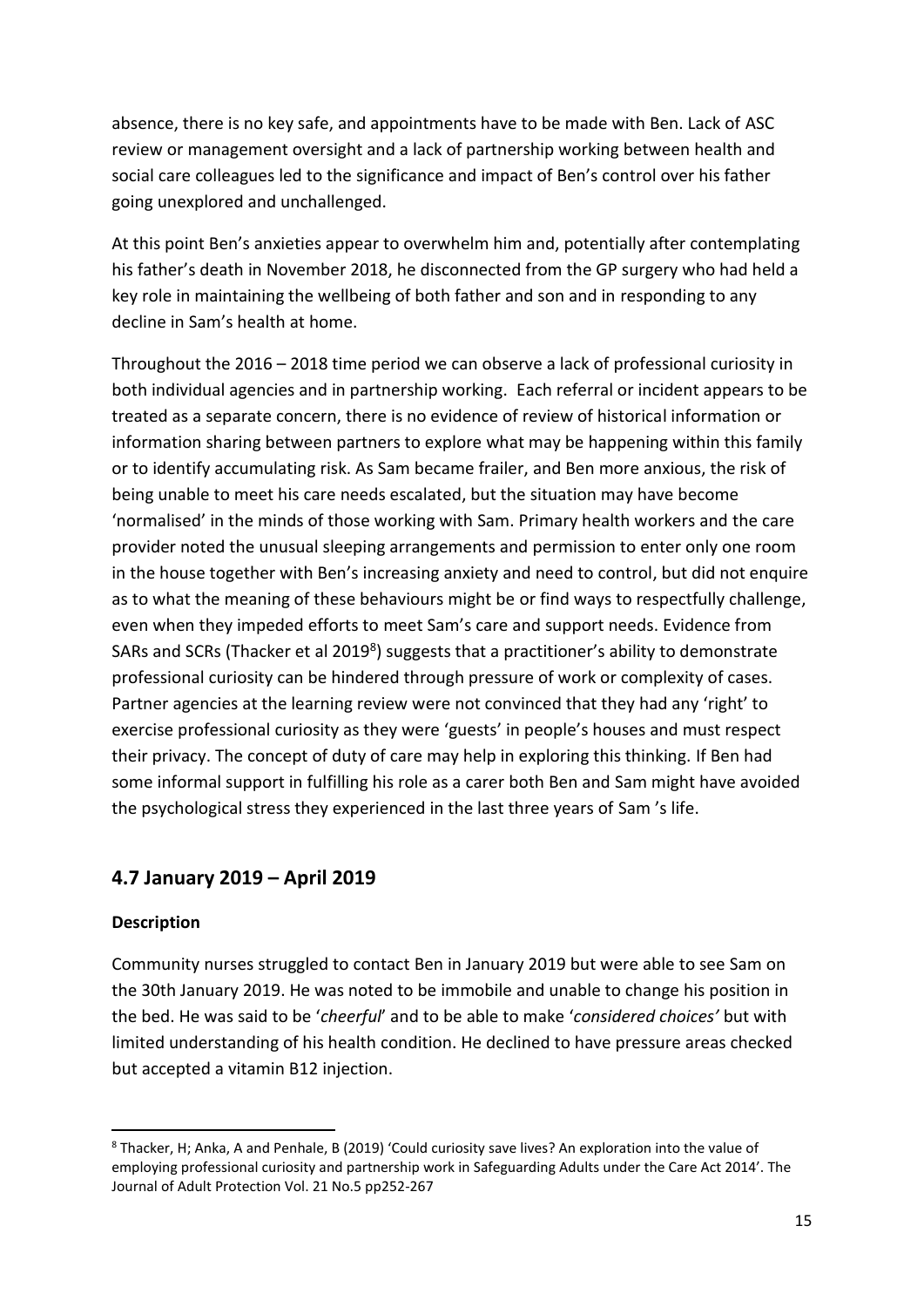The care agency contacted ASC on 30<sup>th</sup> January to ask for an urgent OT assessment as it was proving impossible to care for Sam in the double bed. Carers were injuring their backs and Ben was attempting to manoeuvre his father in an unsafe manner. The community OT visited on the 6th February and recommended that Sam have a hospital bed. Sam refused this and wished to remain in the double bed. The OT passed this information onto the appropriate social work team, describing the double bed as putting both Sam and his carers at risk from unsafe manual handling. The OT stated that this had been discussed with both father and son who had both refused the hospital bed and that there were '*no capacity concerns'* at that time. Given the risk that the care provider would have to stop caring for Sam, son and father had told the OT that they would manage without carers. The OT requested an assessment /review of Sam's care and support needs with a view to sourcing an alternative care package or '*discuss option of direct payments to allow client to choose his own carers to care from the low bed'*.

The care provider manager contacted ASC, expressing concerns that Sam may be neglected if left in the full care of his son and offering to meet with a social worker at the house. The social worker attempted to gain entry to the house independently but was unsuccessful. The plan was to review Sam's care and support needs. The care agency was asked to arrange a time for the social worker to return but after consulting with Ben the carers reported that he was not prepared to accept a visit from the social worker that day '*it was not convenient'* and he saw no point in discussing things further, he was not concerned about how he was going to care for his Dad. The social worker recorded that the care provider said they had no concerns about Sam's capacity, appearance or living conditions, but he did sometimes '*choose to decline'* to have a wash.

It was agreed by ASC that the care provider would end their support on the  $10<sup>th</sup>$  February. There is no evidence of any contact with primary health colleagues to either gather information or to inform health colleagues of this decision.

The care provider continued to attend Sam after the 10th February. The provider told ASC that they had concerns about Ben's ability to care for his father long term, his support was not safe. They thought this should be reported as a safeguarding concern. ASC recorded that the provider was told that the support should have ended the previous day, noting that the care provider *….is concerned regarding sons' long-term ability to provide sufficient care to Sam and whether this should be reported as safeguarding. I advised that no harm has come to Sam yet and there is no reason at this present time to suspect harm will occur although it may be seen as an unwise decision.* It is unclear whose unwise decision this was thought to be.

The family were written to by ASC advising them of their options and urged to contact the single point of access before the 15th February should Sam require a care and support needs assessment. When no response came from Sam and Ben the case was closed to ASC.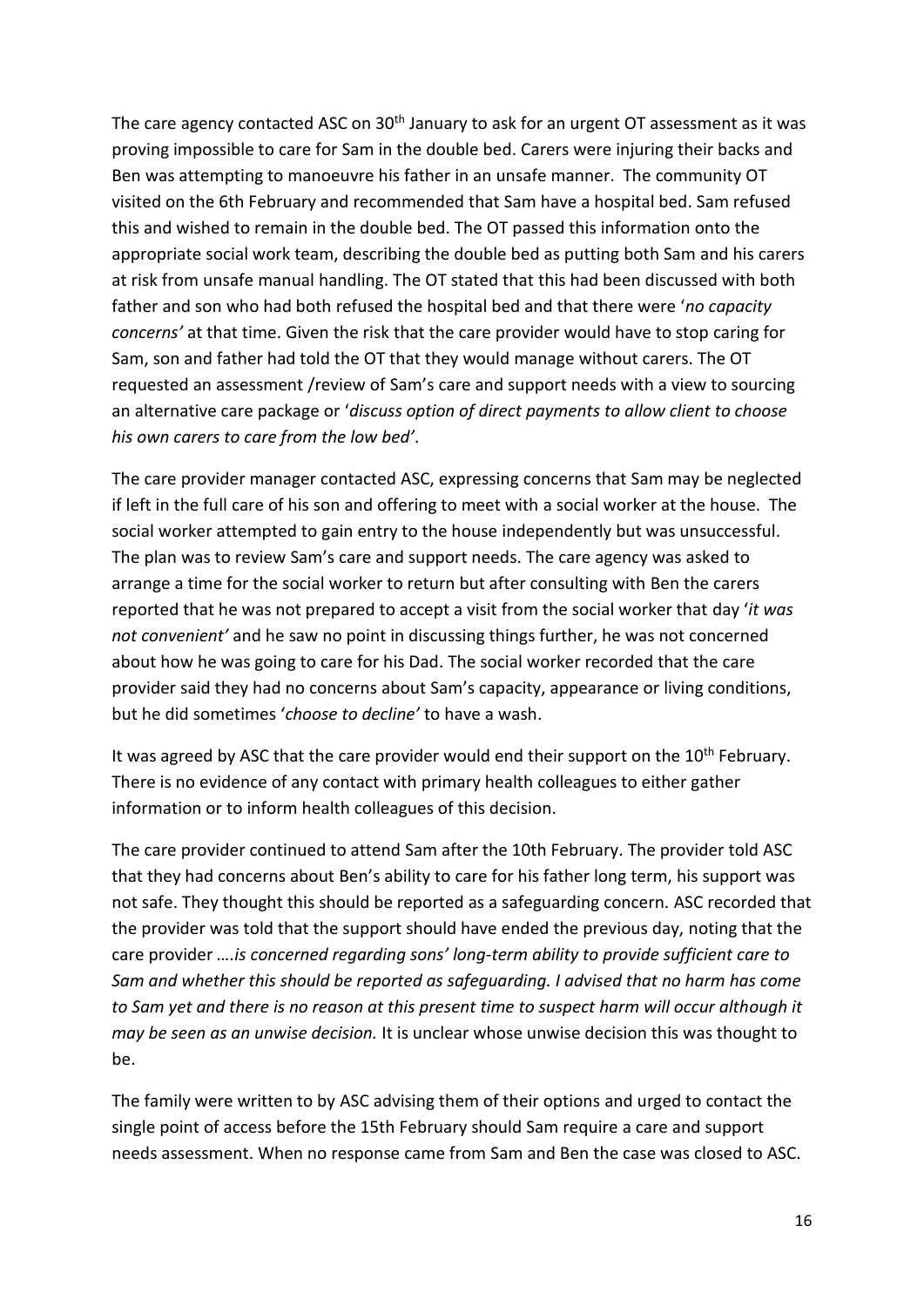#### **4. 8 Analysis**

Ben had suddenly dropped from very frequent contact with the GP surgery to nothing at all. This went unnoticed which appears surprising until both the location of the surgery, working practices and nature of the long-term conditions list are considered. The GP surgery covered the area where the family had lived some years previously, but Ben's parents had remained on the GP list as they were satisfied with the service. Because the surgery was out of area there were complications relating to which acute trust, community teams etc. the family used. It was a twenty-minute journey by car between the family home and surgery, but another local surgery was only half a mile down the road. In addition, the surgery used by the family was a branch of the main GP surgery, the same GP might not attend the branch for some weeks, different GPs spoke with Ben or attended Sam and may not have realised over the months that Ben had stopped calling. Sam was on the Long-Term Conditions (LTC) list and as such should be kept under 'regular and on-going review' and have a lead GP. In practice however it is hard to pick up on sudden changes, GP surgeries work within a culture of approach from the patient and the lack of contact may be missed when looking at a range of patients who are in contact and presenting needs. This is an ongoing practice problem, and immensely challenging. The LTC contract is about taking a proactive approach – how can GP surgeries do this in practice? Health colleagues reported at the learning event that there is a surgery in Rother Valley South who have employed a nurse to follow up patients who have not been in touch or responded to letters. The lead reviewer has also encountered a similar approach in Herefordshire (Herefordshire SAB  $2018)^9$ .

Lack of review over the previous three years meant that ASC had no clear idea of Sam's care and support needs, or whether Ben could meet them. The care provider did know the family well, having supported Sam for three years. They had grave concerns about Ben being able to meet his father's needs and made these clear, but their views were discounted without any attempt to assess Sam's care and support needs, hear his thoughts, or ensure that he did indeed have capacity to make the decision that would result in the loss of care and support, and that he was not under duress. The care provider's views were given little weight in the decision making which raises a question about respect and understanding of their role as colleagues in the local safeguarding partnership. The care provider manager offered to meet with the social worker at the family address, but it appears that the social worker attempted to visit alone. The decision to withdraw Sam's care does not take account of the previous history of concerns about Ben's behaviour or care of his father which were documented in Sam's case notes. Participants at the learning event explained that it was not common practice to look into the case file history when dealing with a situation on duty. Given the provider's concerns about the decision should the case have been allocated to a social worker?

<sup>9</sup> https://herefordshiresafeguardingboards.org.uk/media/7281/sar-may-final-anonymised.pdf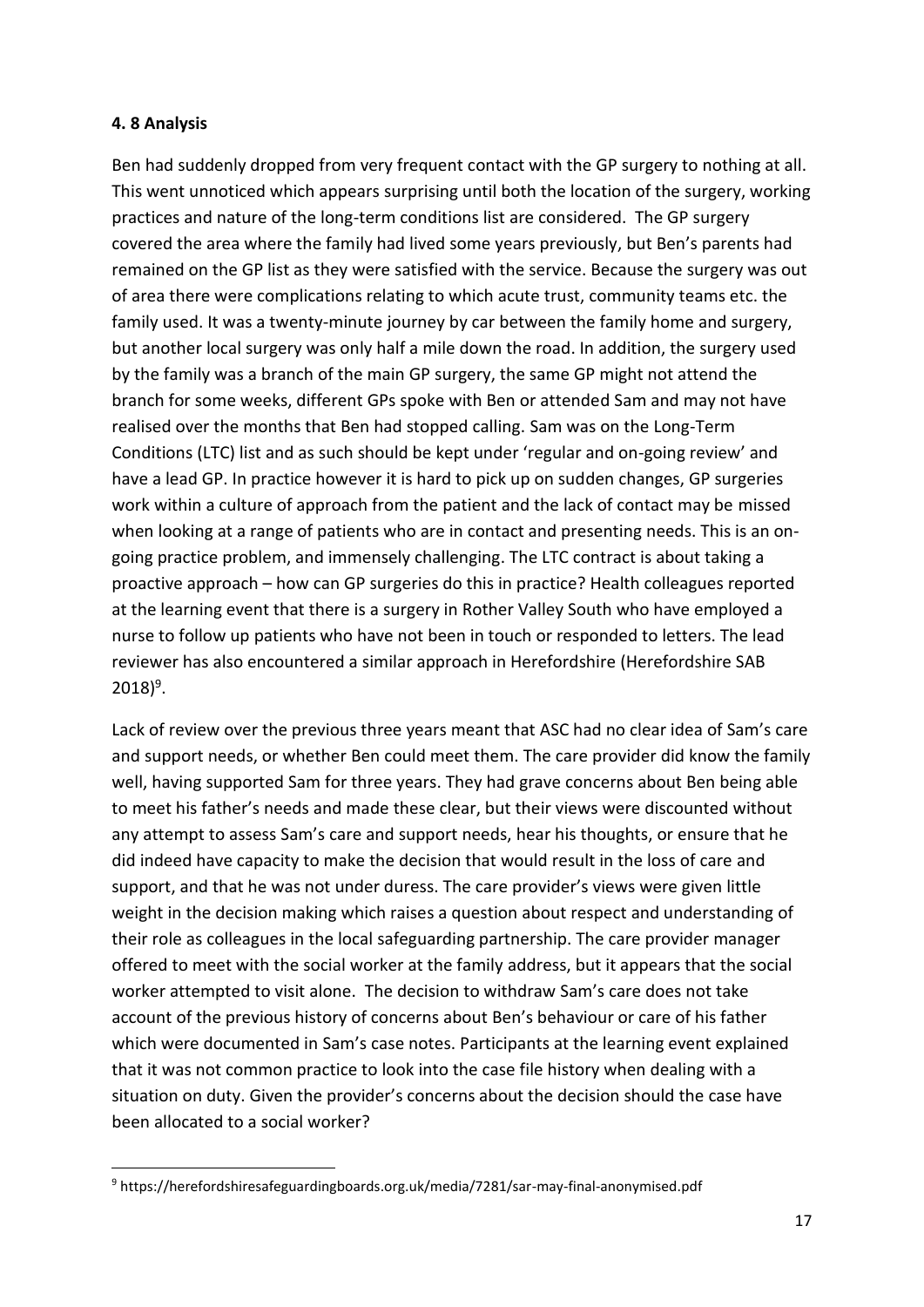The use of the idea of 'unwise decision' does indicate a fairly common misuse of the Mental Capacity Act principles, applying these to capacitated adults rather than to adults who lack capacity. There is indeed no such right as 'the right to make unwise decisions', '*at least to be spelled out of the MCA: the MCA, rather, provides a person cannot be taken to be unable to make a decision merely because they make an unwise decision. That the decision is unwise may well be a trigger to investigating whether, in fact, they have capacity to do so'* (39 Essex Chambers  $2019)$ <sup>10</sup>.

A recent judgement in the High Court  $11$  reminds us that reliance upon the presumption of capacity and the 'right' of individuals to make unwise decisions cannot in itself discharge public bodies of their safeguarding duties or indeed their duties under s11 of the Care Act.

Finally, numerous SARs (Preston Shoot et al 2019)<sup>12</sup> illustrate the dangers in misusing the principles of the MCA 2005 in this way. The question needs to be reframed, not '*is this an unwise choice that this person has a right to make*' which leads professionals into a position where they have no mandate or options to help, but '*what has led this person to make such a decision*?' Participants at the learning event report that they now have ready access to legal advice. They would welcome more understanding of concepts such as duty of care and the duty to uphold Human Rights (Human Rights Act 1998). Practices informed by professional curiosity, trauma informed responses and awareness of the impact of emotional distress on adults, mental health issues - for example Obsessional Compulsive Disorder, non-neurotypical presentations – in particular autism which we discuss below how duress and control (coercive and non-coercive) present. Consideration of the how and why are all helpful in understanding the context of adult's decision making.

In making the decision to close Sam's case without review ASC did not consult partner agencies who may well have contributed to the decision making and the assessment of the risk of withdrawing care. Primary health colleagues were completely unaware that the care provider had withdrawn and indeed continued to predicate their thinking about Sam's safety and health on the belief that he was still being supported three times a day by two carers.

RSAB does have a published Escalation and Resolution policy<sup>13</sup>. It is important to ensure that all agencies, including care providers, are knowledgeable and confident enough to use it.

<sup>&</sup>lt;sup>10</sup> Summary of Southend on Sea v Meyers at [https://www.39essex.com/cop\\_cases/southend-on-sea-borough](https://www.39essex.com/cop_cases/southend-on-sea-borough-council-v-meyers/#_ftnref2)[council-v-meyers/#\\_ftnref2](https://www.39essex.com/cop_cases/southend-on-sea-borough-council-v-meyers/#_ftnref2)

<sup>11</sup> Southend-On-Sea Borough Council v Meyers [2019] EWHC 399 (Fam) (20 February 2019) at <https://www.bailii.org/ew/cases/EWHC/Fam/2019/399.html>

<sup>&</sup>lt;sup>12</sup> Preston-Shoot, M; Braye, S; Preston, O; Allen, K; Spreadbury, K; (2020) 'Analysis of Safeguarding Adult Reviews 2017-2019: Findings for sector-led improvement' LGA at;

[https://www.local.gov.uk/sites/default/files/documents/National%20SAR%20Analysis%20Final%20Report%20](https://www.local.gov.uk/sites/default/files/documents/National%20SAR%20Analysis%20Final%20Report%20WEB.pdf) [WEB.pdf](https://www.local.gov.uk/sites/default/files/documents/National%20SAR%20Analysis%20Final%20Report%20WEB.pdf)

<sup>13</sup> http://www.rsab.org.uk/downloads/file/38/escalation-and-resolution-policy-sept-2019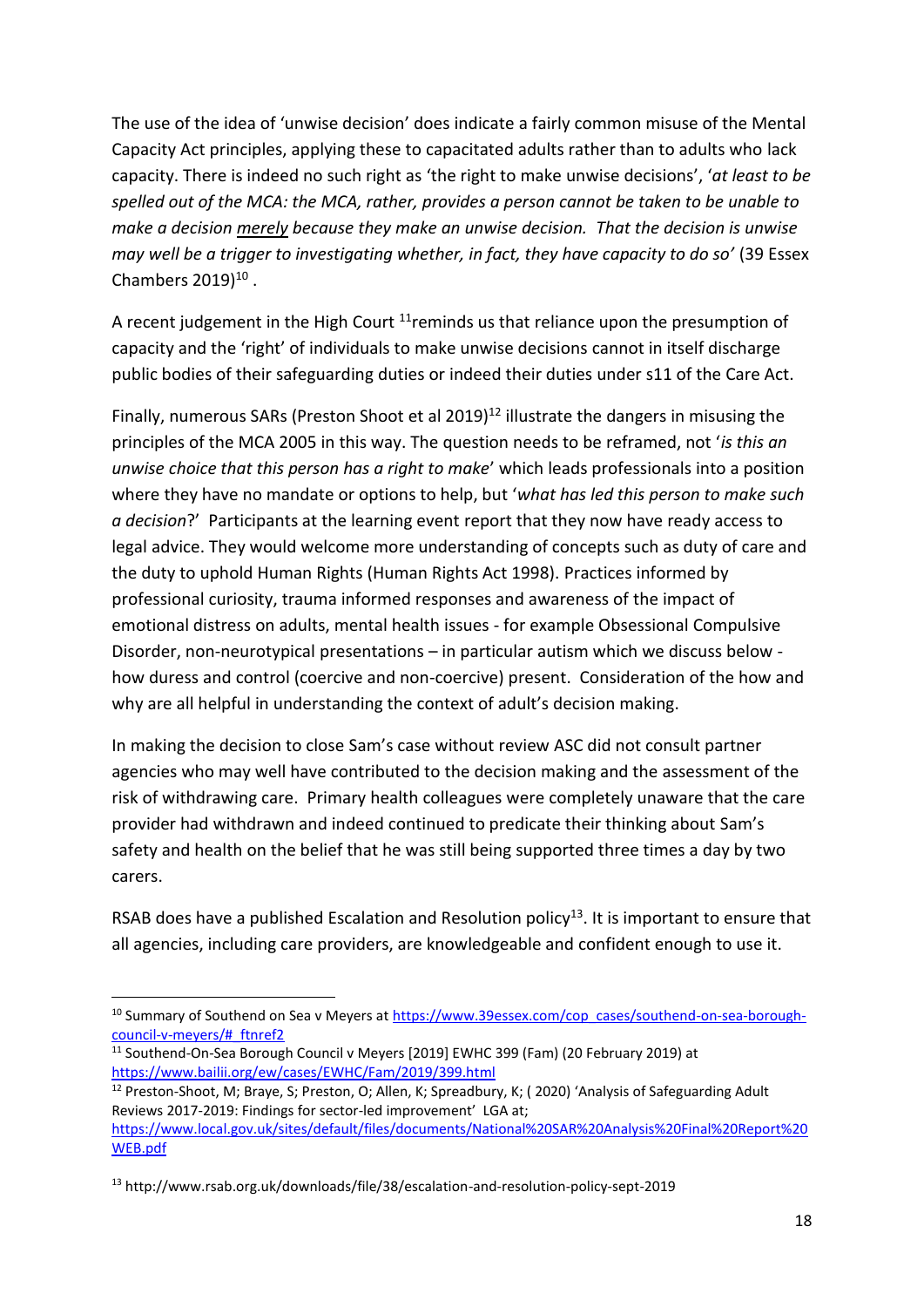# **4.9 April – May 2019**

#### **Description**

Sam's estranged stepdaughter contacted both the care provider and ASC in March 2019 as she had heard that care had ended. Neither would give her any information about her father's situation citing his confidentiality as a reason. She was not asked why she was concerned about her father's care.

Sam's body was found late at night on the 24th April after district nurses became concerned that Ben had cancelled his father's vitamin B12 injection. Community nursing staff entered the house with the police. Sam appeared to have been dead for many weeks. Ben had last used a blood glucose measurement for his father's diabetes on 17th February 2019, six weeks of unused medication was found in the house. Ben had continued to sleep next to his father's body and there was evidence that he had continued to try to feed and care for his father.

A paramedic and out of hours doctor attended and although Ben was tachycardiac he did not need admission to a hospital, he also refused this and was thought to have the mental capacity to make this decision. Police submitted a concerns notification (a CID 70) to ASC and to the mental health service that night detailing that Ben had been sleeping, eating, and drinking in the bed where his father's body lay. His living conditions were described as "*extremely poor with rubbish throughout the house including used colostomy bags (sic*)". District nurses sent a safeguarding adults concern referral first thing the following day regarding Ben's self- neglect and potential for suicide, having found various possible means of suicide on the premises the previous night.

Ben was not arrested regarding his failure to report or register his father's death, he was initially thought to be 'too unwell' by attending police officers.

The mental health service attempted to follow up the CID 70 the next day by telephoning Ben. His GP and the surgery practice manager visited him on the 25th April, Ben admitted drinking alcohol 'heavily' and that he had taken no medication for some time. The GP and community heath staff ensured that Ben's basic needs were met and enquired after the possibility of support from his family which Ben declined. Ben permitted a look around the house:

*He allowed us to look around the house - the lounge had piles of letters and newspapers, and piles of large cardboard boxes up to the ceiling - they looked empty. The kitchen was unkempt. The corridors had piles of rubbish and filled bin bags. Ben has stripped the sheets off the bed, but he still slept in the same bed last night. The downstairs bathroom was in a state of disrepair. The big bedroom was also extremely untidy with piles of rubbish. The sheets were on the floor and the sheets and mattress were extremely stained.*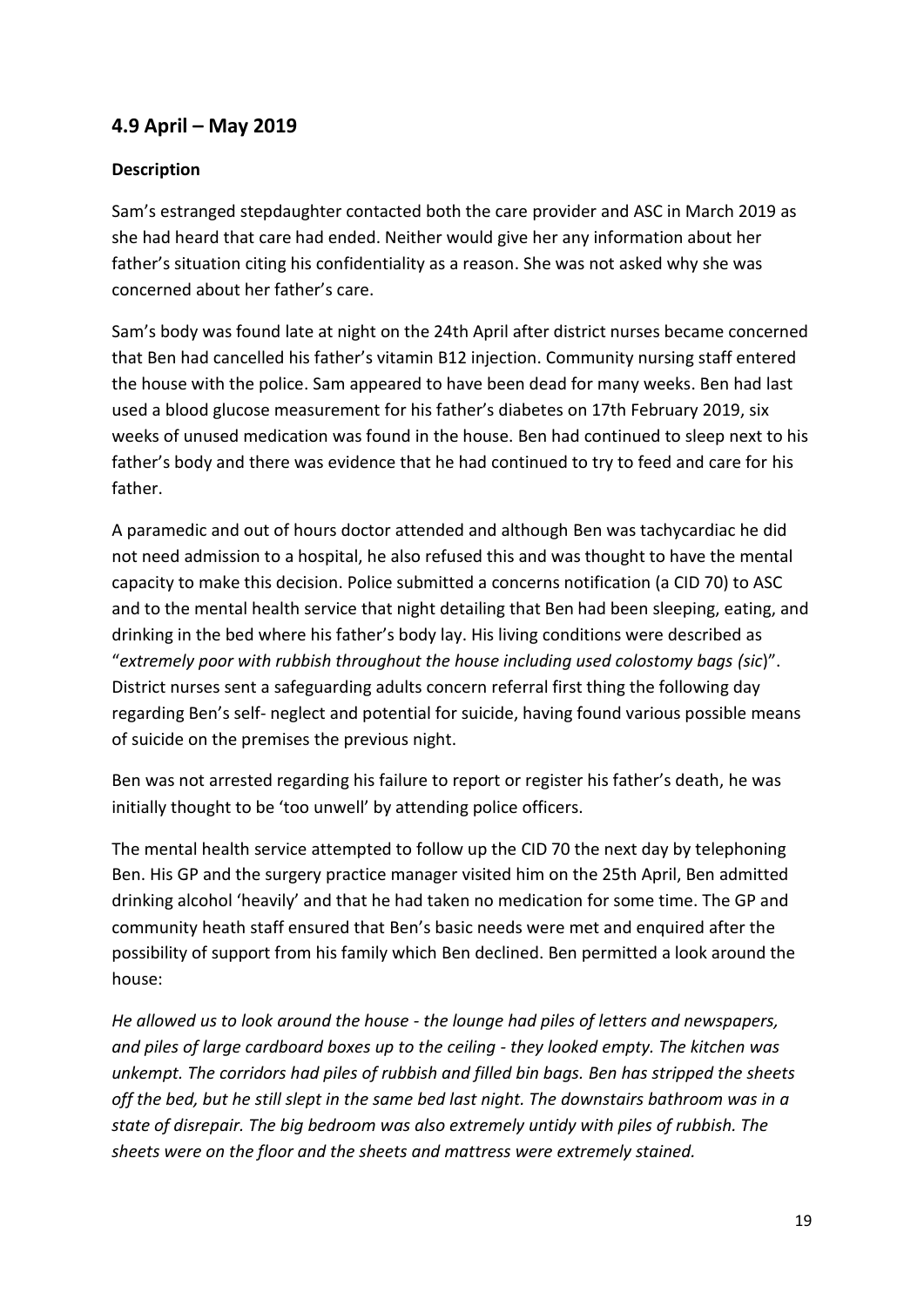Ben agreed to the GP making a referral to the mental health community team and social services, the GP made these the same day, a community matron also followed up and offered a joint visit with a social worker as getting to see Ben could be tricky. Ben said he would attend the surgery for a blood test but did not do so.

Ben was visited on the 26<sup>th</sup> April by a number of professionals. Two Approved Mental Health Professionals (AMHPS) from RDaSH mental health service attended alongside social worker 3 and a community matron who knew Ben from past involvement. The mental health assessment concluded that Ben showed no evidence of a mental health disorder. It acknowledged that the "*situation which was strange and bizarre in nature requires a sensitive approach to engage the patient and build a trusting relationship which would enable a more robust assessment and help formulate a plan of action*." The service identified to deliver this by the AMHPs was Adult Social Care.

In addition to a full needs assessment AMHPs completed a Functional Analysis of the Clinical Environment (FACE) risk assessment, considered standard practice in these circumstances. This is a holistic assessment of risk and gives a subsequent risk formulation. The risk summary assessed risk of suicide and noted Ben's alcohol use and self-neglect. Ben admitted drinking alcohol since 2012 but did not feel his drinking was a problem. He said that he did not intend suicide as his father would not have wanted this. No role for mental health services was identified and the case was closed that same day.

Social worker 3 noted that Ben made no eye contact and appeared socially awkward. The first time she met him he was shaking and she wondered if this was acute alcohol withdrawal. He was pleasant but 'stand offish' and she felt conscious of being 'in his space'. He initially did not engage and it was thought that he must be experiencing trauma. He seemed embarrassed that he had let 'things get like this'.

Social worker 3 and the community matron offered Ben various options. In conversation Ben would say 'yes' to everything, but on deeper questioning had no idea as to where to start or what to do. He was offered support from Environmental Health to remove soiled furniture from the bedroom and to inspect the cooker and bathroom, support to purchase a new door and a referral to Age UK for help with arranging the funeral plan and finances. Ben was also offered respite at another location whilst the property was made clean and safe to live in.

Ben said he would prefer to sort things out himself. He agreed to see social worker 3 again but said she must make an appointment. After the visit the community matron and social worker also agreed that they would make another home visit to Ben the following Monday, would contact the police for an update on enquiries, and the community matron would ask the GP to visit to take bloods in order to restart Ben's medications. Both intended to discuss the involvement of mental health services further with their managers but there is no evidence of any action regarding further mental health referrals.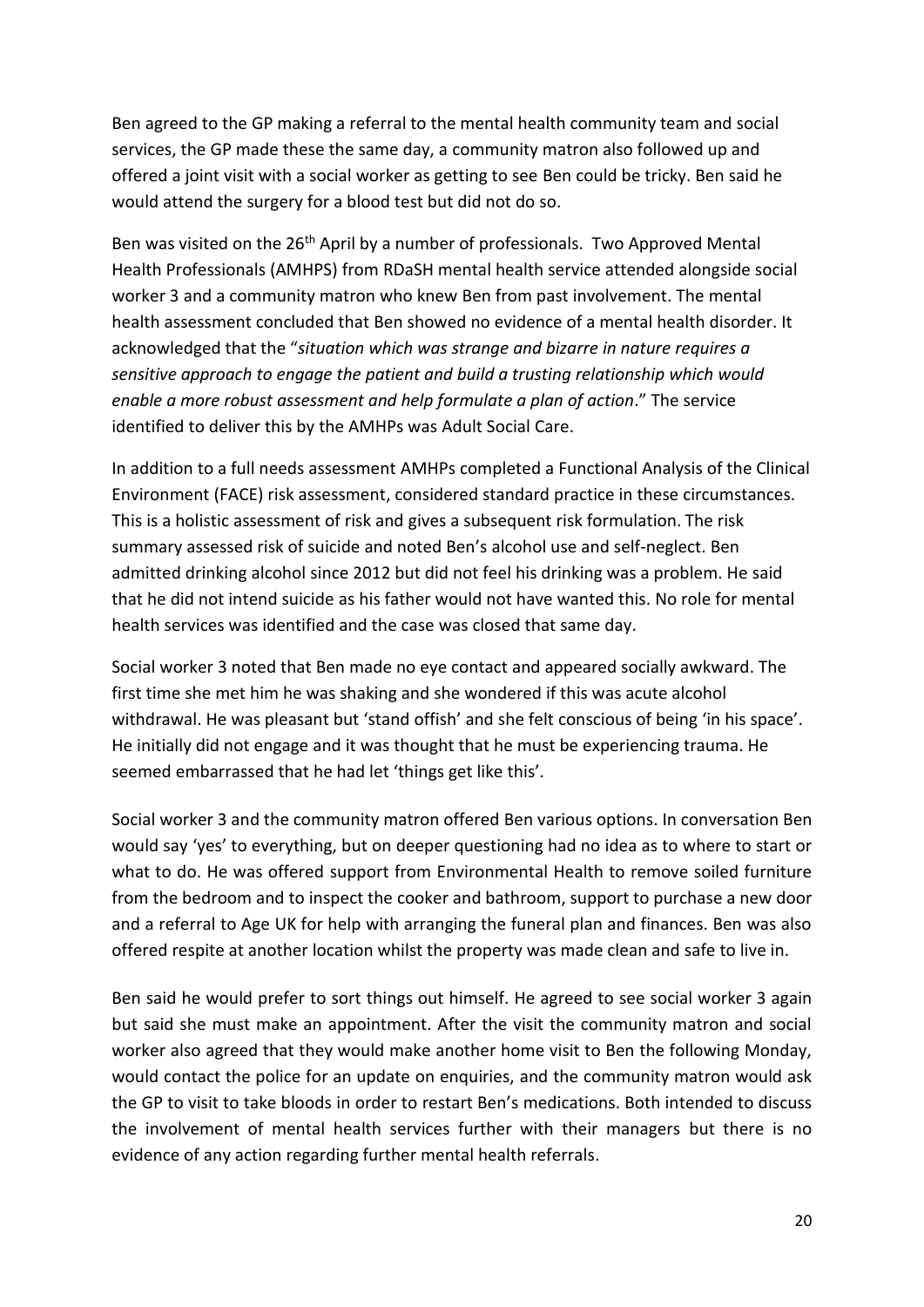Arrangements were made for both the social care out of hours team and the district nurse out of hours team to visit Ben over the weekend, a district nurse did visit on the Saturday and called the police and ambulance as she could not gain entry. The police attended, finding Ben well, and submitted a further CID 70 to the local authority. It is unclear whether social care out of hours visited.

On the 26<sup>th</sup> April the Safeguarding Adults team decided not to progress the reported concerns about Ben under the s42 duty as he was an 'alleged source of harm' and this was thought not to be appropriate. However, a multi-disciplinary meeting was arranged for the 30<sup>th</sup> April. A representative from the police, together with social workers 2 and 3, adult care managers, two community matrons, two district nurses and the GP practice manager attended. Agreed actions included the GP to refer for a second mental health assessment, consultation with RMBC Legal services, referral to Speech and Language services for a comprehension assessment, and escalation of environmental concerns to environmental health. No further multidisciplinary meetings were held to monitor or review these plans. Ben was recognised as a person who was self-neglecting but care management was thought to be a more appropriate response. It should be remembered that this work took place eighteen months before the RSAB self-neglect policy was published which may have made a difference to the multi-agency response.

Despite Ben not being considered under the s42 duty an 'enquiry manager', social worker 2, was appointed. Social workers 2 and 3 worked closely together.

The GP recorded making a referral to RDaSH, but this referral is not noted by RDaSH in information submitted to this Review. Although the GP and community matron attempted to obtain Ben's bloods via local district nurses, this was not done as it was argued that Ben was not immobile and could therefore attend the surgery. Subsequently the GP and practice manager visited Ben at his home on the 9<sup>th</sup> May to obtain bloods, but he was not in and could not be contacted on the phone. They left a letter for him and, on the basis that mental health services had seen him, and he was thought to have capacity to make decisions about his own health, the surgery took no further action.

Social workers 2 and 3 continued to work with Ben. Introducing new people to Ben was difficult. Social worker 3 was concerned to go at his pace, it would be so easy for him to never be in or never answer the door. There was also a risk that he would get 'overwhelmed' if too much happened or too many new people arrived. The social workers were concerned that he had mental health issues but did not know what these might be. If Ben did not want to discuss a topic he would 'shut down' completely.

By the 2nd May Ben started to 'go away' frequently, sometimes saying 'with friends' and sometimes with an 'ex-girlfriend', Z. Social workers 2 and 3 were able to see him between these 'holidays' and continued to offer support, to try to make a relationship with Ben and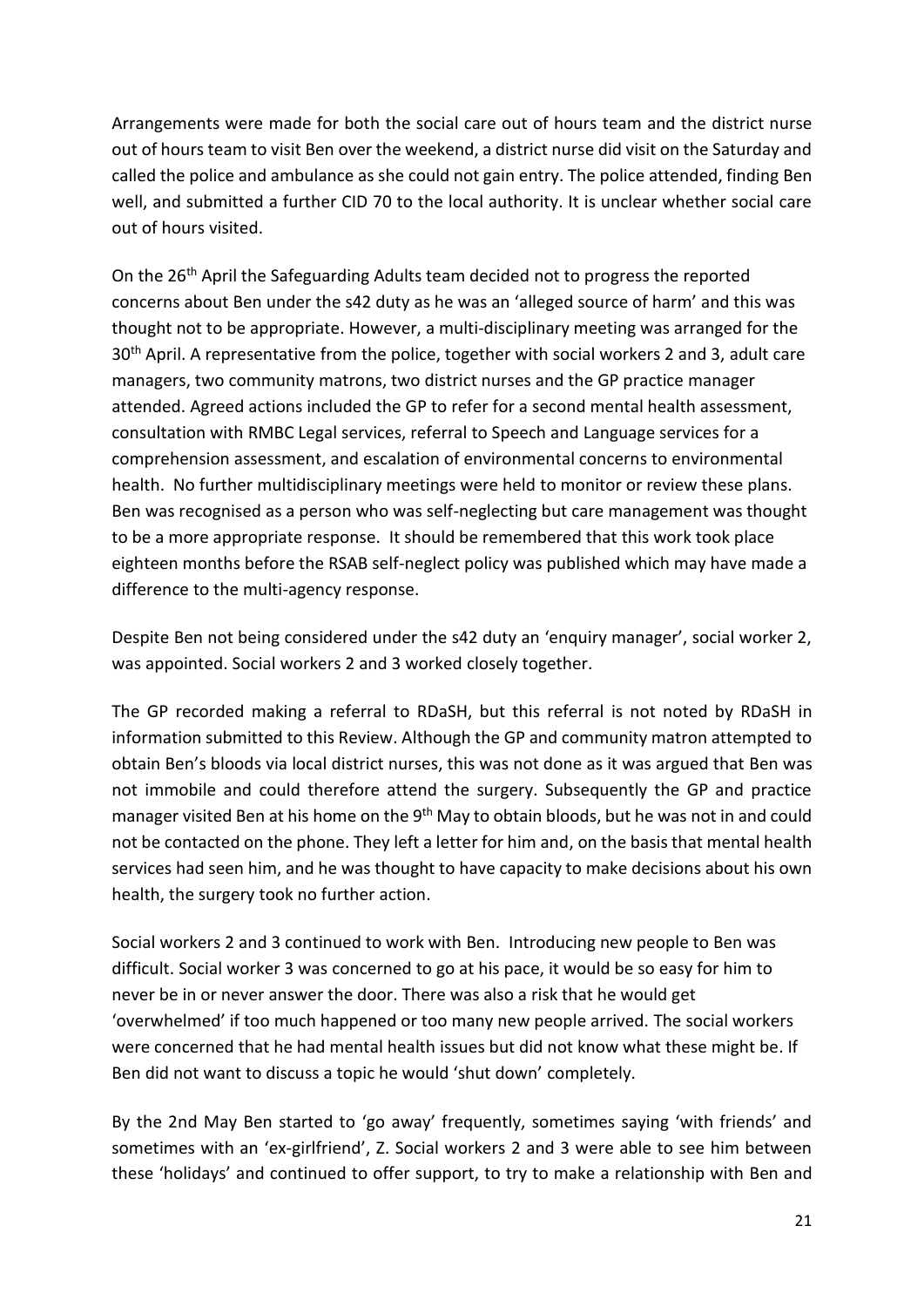talk with him about his father and what happened before and after his father's death. ASC made a referral to the RDaSH community learning disability team who carried out a screening questionnaire on the 17th May, finding that Ben had no learning disability and therefore there was no role for their services.

The possibility of Ben having autism was in the ASC manager's mind when making the referral to the learning disability team, but the manager did not specify a request to screen for autism, assuming that this would be done as well as the screening requested – which was for a general learning disability. There was no consideration of the possibility of Ben's unusual behaviour and communication style being explained by the possibility of his being on the autistic spectrum in the RDaSH assessment as this had not been highlighted or requested.

Social worker 3 continued to follow up actions with other agencies and to find out information from police colleagues about whether Ben might be charged with an offence in relation to his father's death or not. She was told his case was 'active' by the coroner. Social worker 2 and 3 saw Ben three times in May 2019.

Toward the end of this period Ben's care and support needs were assessed. At this point his 'friends' had begun to help him clear up and he was assessed as '*independent with all his care and support needs and is therefore not eligible for support however reassured him that we can always offer advice and support if he requires*'.

Social worker 3 tried to connect Ben with the Coroner and also offered support with planning the funeral. Ben finally agreed to a visit from Environmental Health as the mattress his father had lain on was still in the property and had been contaminated with bodily fluids. Social worker 2 visited with an environmental health officer on the 11th June and accompanied the environmental health officer to remove the mattress on the 25th June. A fire safety check was arranged with South Yorkshire Fire Service but Ben cancelled this.

## **4.10 Analysis**

Agencies working with Sam appear to believe that data protection legislation forbids interaction with family members. Indeed, Sam's stepdaughter should not be given information about him as a matter of course. But she could have been asked if she had any concerns about her father in the light of the withdrawal of care, and her concerns may have led to further contact with Sam and Ben.

Agencies were naturally shocked by the manner in which Ben had kept his father's body and his failure to inform anyone of Sam's death. Some colleagues believed that Ben may have committed a criminal offence and were critical of the police's investigation of the situation. The police took some months to decide on the need for any action, taking account of postmortem findings and discussing the way forward with the coroner. Some colleagues thought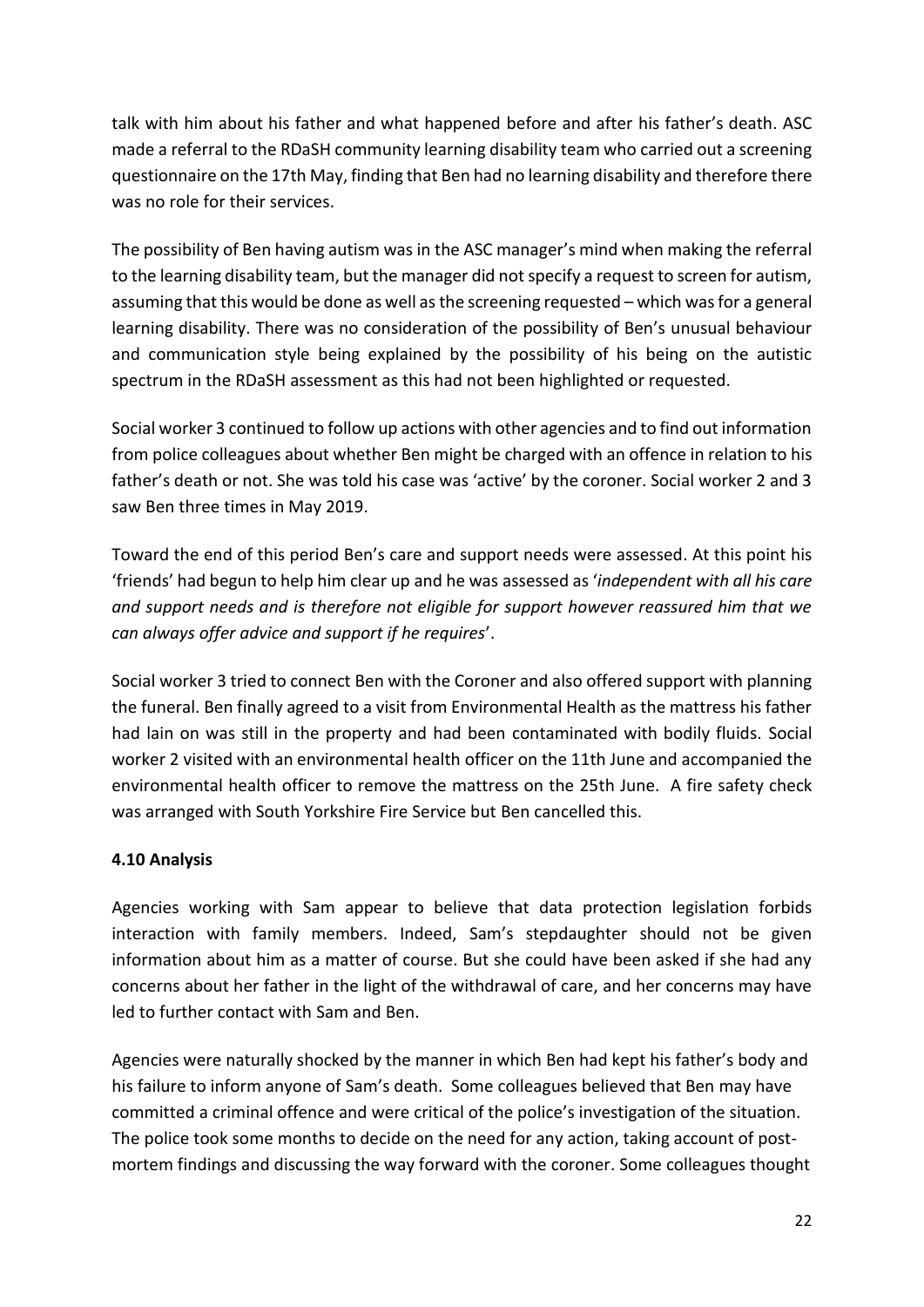that a charge under s44 of the MCA 2005 (ill-treatment or wilful neglect of a person who lacks capacity) should be considered, although no one had recorded an assessment of Sam's mental capacity. Colleagues also thought that a charge relating to prevention of a lawful burial should be considered – although a '*mens rea*' (criminal intent) is part of this consideration, and Ben appeared to be mentally unwell rather than have some other motive to keep his father's body with him. The potential for criminal action hung in the minds of professionals for a time and may have also concerned Ben who was waiting for months to be 'spoken with' by the police. Police colleagues have reflected that it is important to keep other professionals updated on investigations, they may feel ignored or unaware of the enquiries on going. Once the investigation is closed relevant staff from other agencies who have been helping or facilitating meetings need to know so that they can feed this back to concerned parties including victim and witnesses. There was no inquest into Sam's death as the coroner decided that they did not need one, they were satisfied with the pathologists' findings and the cause of death, Sam died of 'natural causes.' His death was not the result of neglect and there was no evidence of any external or internal injuries which may have indicated third party involvement in his death.

It is unlikely that thoughts about Ben's culpability influenced the agencies response to him. Certainly, multi-agency working in response to the immediate crisis was excellent in the week after Sam's body was found, with primary health, mental health and ASC colleagues working closely together.

However, in the absence of any multi agency framework to support partners to work together actions were not followed up, communication between organisations broke down, assumptions were made about what actions partners were taking and whether referrals were being responded to. The response to Ben became predicated on his eligibility for services rather than a person-centred approach to consider his needs and circumstances.

Ben's alcohol use was identified in the risk assessment undertaken by mental health services on the 26th April and both this and his self-neglect were noted as *'long standing problems'* which Ben did not recognise as problematic. Ben was also noted as neglecting his physical health. There was an opportunity to follow up on these observations subsequently, perhaps working jointly with ASC, rather than undertake an assessment during a crisis when Ben was still shocked. Further discussions would have been very helpful to social workers 2 and 3 who were left to try to make sense of Ben's behaviour and difficulties.

An ASC manager at the time recognised Ben's behaviours as potential indicators of Autistic Spectrum Disorder (ASD). This may have become more apparent if Ben's alcohol use or selfneglect were explored or may have been indicated if a screen for autism as well as general learning disability had been requested from the RDaSH learning disabilities team. Autism is not a learning disability, although people with ASD may also have learning disabilities many do not.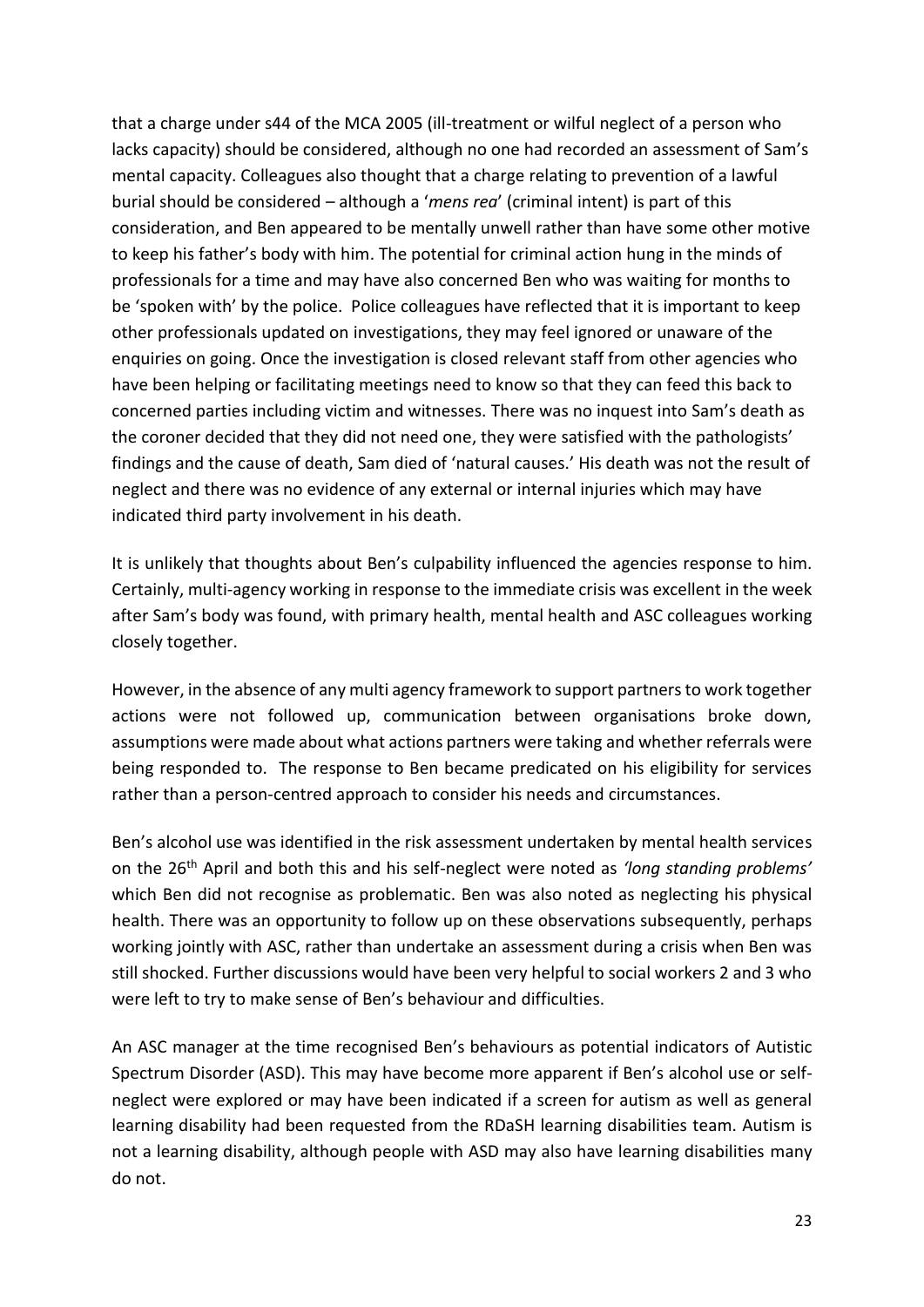Participants at the learning event were not confident that they had adequate awareness of ASD. Understanding of ASD and how many adults may experience this is evolving in the UK. Research is currently focused on children with ASDs, with diagnostic rates doubling in school children in the last nine years<sup>14</sup>. The number of adults with ASDs in the population is unknown however, with people over 40 highly unlikely to have ever been diagnosed unless they also had a learning disability or mental health comorbidity. We may not know that we are working with a person with autism, but this information becomes pertinent when building relationships, understanding the person's thinking and problem solving and their individual vulnerabilities. The high frequency of anxiety amongst people with ASDs has been proposed as a principal reason for their use of alcohol or illegal drugs (Helverschou et al. 2019)<sup>15</sup>. Haruvi-Lamdan et al (2017)<sup>16</sup> believe that Post Traumatic Stress Disorder, as Ben may have experienced after his father died, can exacerbate certain ASD symptoms, for example, maladaptive coping strategies and reduced help-seeking. People with ASDs are also more likely to be exploited by others as they may struggle to understand another's motivation and intention<sup>17</sup> They may also self-neglect for a variety of reasons ranging from discounting aspects of their own care to avoiding contact with people or crowded/noisy situations. Research and awareness will add to what we know about working with people with ASDs in the future, but for now it will be wise to have awareness of how ASDs may present and influence a person's decision making with a known pathway to screening and specialist advice when needed.

Statutory guidance (DH 2015)<sup>18</sup> to support the 2009 Autism Act specifies that local authorities, Clinical Commissioning Groups and NHS Trusts should provide general autism awareness to all frontline staff in contact with adults with autism, so that staff are able to identify potential signs of autism and understand how to make reasonable adjustments in their behaviour and communication. Health and social care commissioners should be ensuring that the services they commission should also have access to autism awareness training.

<sup>14</sup> https://www.ncsautism.org/blog//prevalence-of-autism-spikes-in-uk-schools

<sup>15</sup> Helvershon, SB; Brunvold, AR; Arnevick, EA (2019) '*Treating Patients with Co-occurring Autistic Spectrum Disorder and Substance Use Disorder: A Clinical Explorative Study'*. Substance Abuse: Research and Treatment Vol 13 pp 1-10.

<sup>16</sup> Haruvi-Ladan, N; Horesh, D and Golan, O (2018) '*PTSD and Autistic Spectrum Disorder: Co-Morbidity, Gaps in Research and Potential Shared Mechanisms*' Psychological Trauma: Theory, Research, Practice and Policy; Vol. 10 No. 3 pp 290-299.

<sup>17</sup> https://www.theguardian.com/society/2014/jun/14/autistic-adults-abused-by-friends-survey

<sup>&</sup>lt;sup>18</sup> Statutory guidance for Local Authorities and NHS Organisations to support the implementation of the Adult Autism Strategy (2015) DH find at [https://assets.publishing.service.gov.uk/government/uploads/system/uploads/attachment\\_data/file](https://assets.publishing.service.gov.uk/government/uploads/system/uploads/attachment_data/file/422338/autism-guidance.pdf) [/422338/autism-guidance.pdf](https://assets.publishing.service.gov.uk/government/uploads/system/uploads/attachment_data/file/422338/autism-guidance.pdf)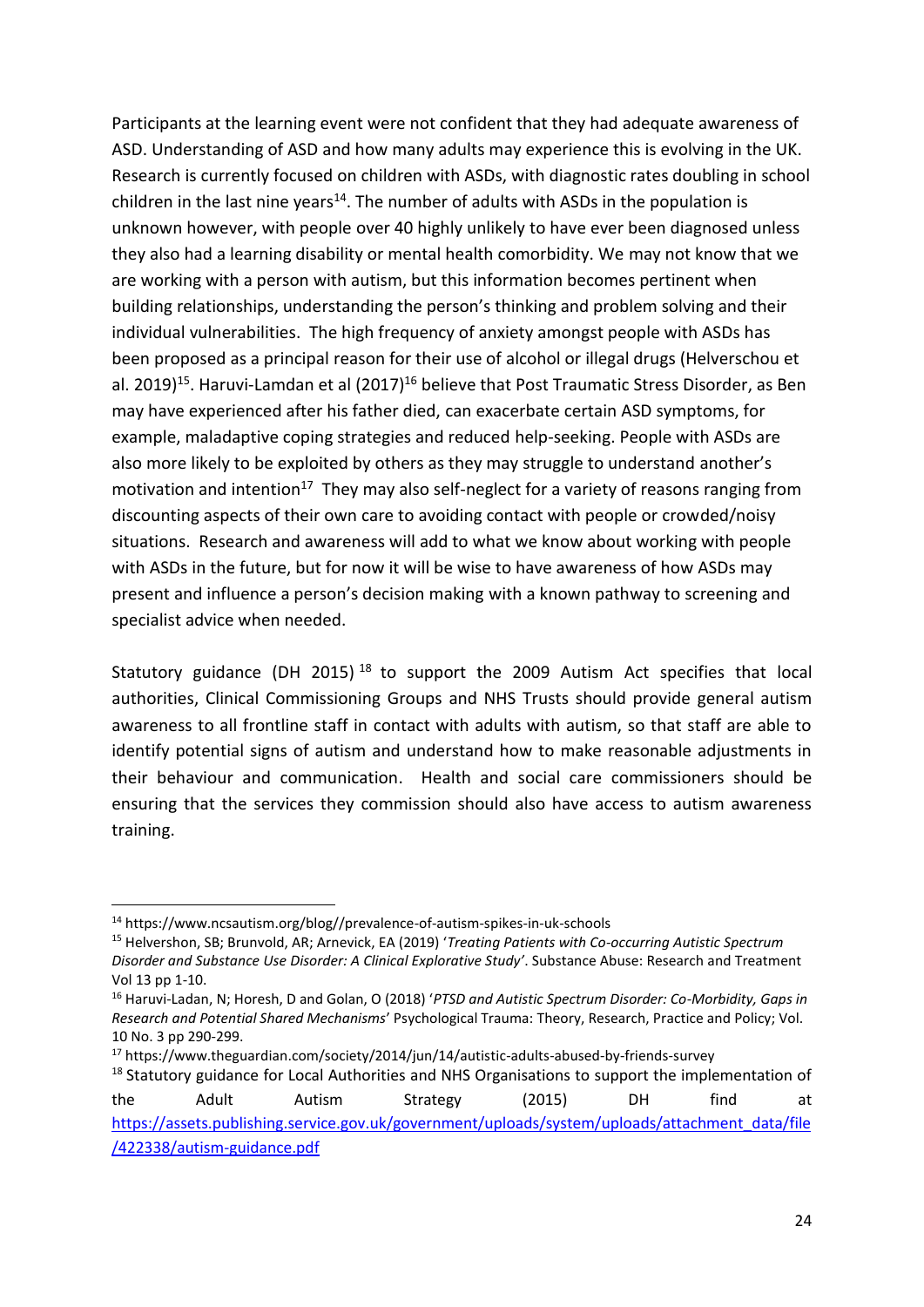#### **4.11 Late June 2019 until April 2020**

By June 2019 social workers 2 and 3 were the only professionals involved with Ben. Social worker 3 made an unannounced visit on the 21<sup>st</sup> June as Ben was not answering phone calls. She managed to connect him with the coroner and discuss his father's funeral with him. The coroner told Ben that '*due to the nature of his father's passing he will need to be spoken to at a later date to clarify some facts'*. Social worker 3 reassured an anxious Ben that he would be supported through this.

On the 26<sup>th</sup> June social worker 3 visited Ben with a welfare officer to support him with funeral arrangements and benefits. Ben had been taking money out of his father's bank account and it was explained that he must not do this and would owe money. Sam's benefits had not been cancelled. The Funeral director attended and discussed the process and costs with Ben who said he was happy about the service but wanted to think it over. During the visit Ben spoke about going away over the weekend with his ex-partner, "Z".

Social worker 3 continued to try to find out if Ben would be interviewed in connection with his father's death and managed to talk with police officer 4 who explained that they were holding off interviewing Ben was because they were concerned about his mental health. There was a possibility that he would be interviewed regarding his father's death after the funeral.

Ben did not attend his father's funeral on the 23 July. After difficulties in contacting Ben social workers 2 and 3 made an unannounced visit on the 8<sup>th</sup> August. Ben was shaking again, he looked unkempt his hair was long and he was unshaven. He had not cleaned the boxes out of the property yet. On the other hand, he had a pizza in the oven and said that he was 'seeing someone'  $-$  Z. He did not elaborate on how he had met Z, and there was a possibility in the social workers mind that he was making this up to assure them that he was managing.

Ben said he no longer needed adult social care's support for anything else and agreed that the social workers would end their involvement. The social workers' observations about Ben's appearance and behaviour were reported back to the GP for information.

Ben and social worker 3 last spoke over the phone on 21<sup>st</sup> October, social worker 3 had made an unannounced visit earlier in the month but Ben was not in. In the telephone call social worker 3 explained that as he had not paid for the funeral and the funeral director had not been able to contact him, there would have no option but to refer to debt collectors. '*Ben did appear quieter on the phone so I asked if he could afford to pay it, he said he couldn't right away but could in a couple of weeks. I explained he just needed to communicate with the funeral director and could come up with a payment plan, he didn't need to pay it all at once. I advised him to contact them today to discuss. I also asked if he had contacted DWP and the bank to close his father's account to which he said he had. Ben said he didn't feel the need for*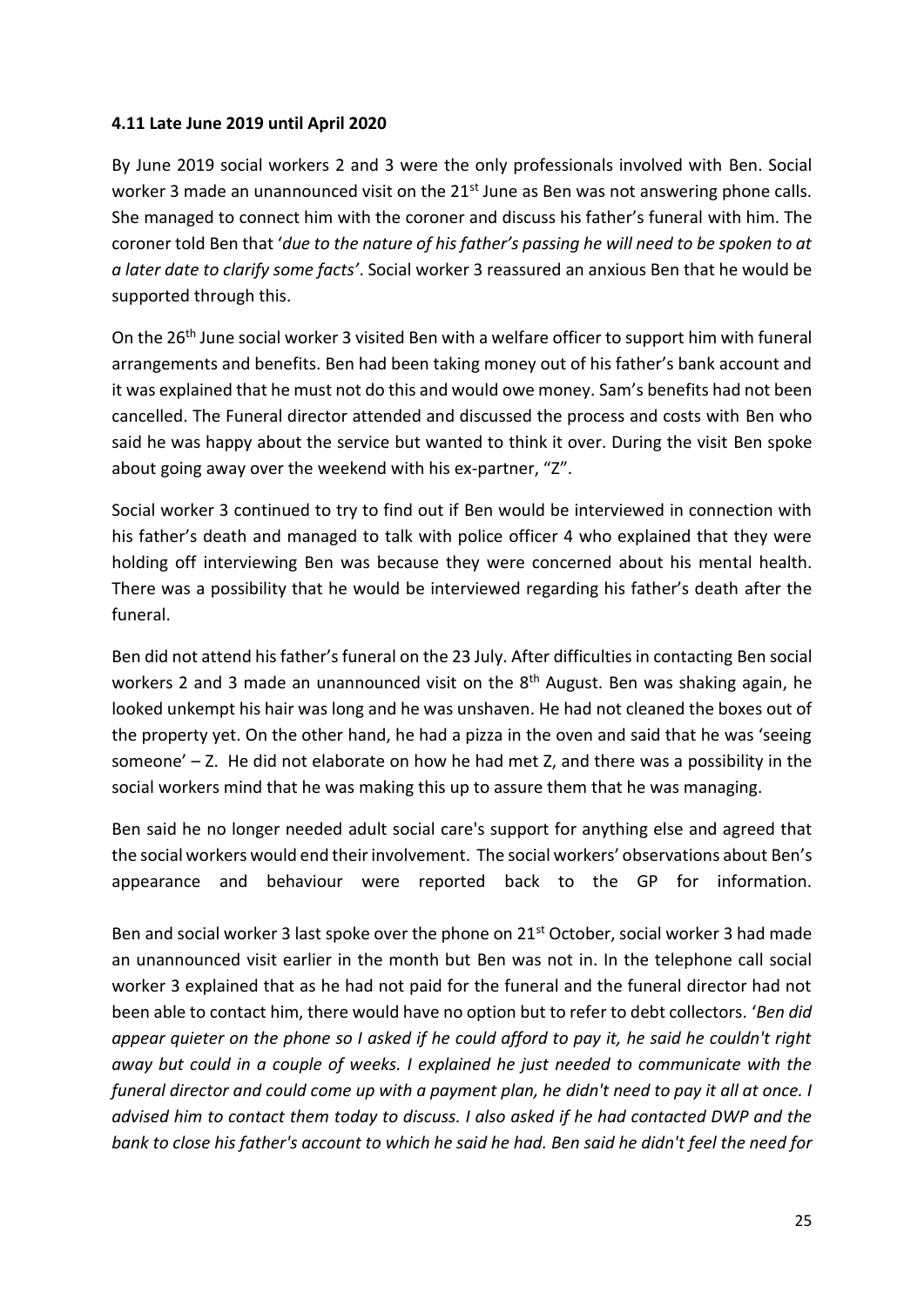*me to visit him but I said I would speak to him as an when I needed, or he could contact me if he was struggling'.*

Ben's body was found by the police on 20<sup>th</sup> April 2020 after a neighbour was concerned that she had not seen him for some time. He had been dead for some months. His body was very decomposed and the cause of his death could not be ascertained. There were however no signs that Ben's death was violent and the attending police officers found no suspicious circumstances in the house relating to Ben's death.

## **4.12 Analysis**

Ben remained allocated to a social worker for some months so that support could be given to him, not only to recover from his father's death but in case he was interviewed by police. Social workers demonstrated good practice, working with Ben, observing his needs and reactions as best they could as well as using their professional curiosity to respectfully challenge Ben and try to understand his experiences. Unanswered telephone calls were followed up with unannounced visits, Ben could have no doubt that social workers were concerned about him and ready to support him.

Social worker 3 understood a great deal about Ben, that he could not go near the GP's surgery for blood tests, that the mattress needed to be removed when Ben was ready to let it go and that the risk to his emotional health by pushing him outweighed the health risk of it being in the house, that new people had to be introduced carefully into his life. Ben did talk about the last days of his father's life but appeared to have a 'blank' about the weeks following Sam's death. The social workers were concerned about his mental health, that something was 'wrong' but did not know what it could be. The professionally curious but respectful approach that the social workers took could have been usefully supported by access to partner agencies' expertise and further multiagency meetings. Toward the end of the period of ASC involvement Ben did not want to continue to be supported by social workers and without a rationale to continue contact ceased.

# **4.13 Afterword**

Ben's sister went into his house the day after his body was found and became concerned about what was happening to Ben before his death. In her contribution to the review Ben's sister has told us that she found evidence that led her to believe that Z and her associates were exploiting Ben. Ben's bank statements showed that he had withdrawn £15,000 from his bank account to loan to a man who left an IOU in the house, '*I am going to buy a car with the £15,000 you loaned me I will repay you',* he also spent £1200 in lingerie and women's clothing shops during Christmas 2019. Ben had taken £30,000 equity release out against his home in late 2019/early 2020. There was no evidence in the house of what the equity release had been spent on. No new fittings or furnishings, no new car etc.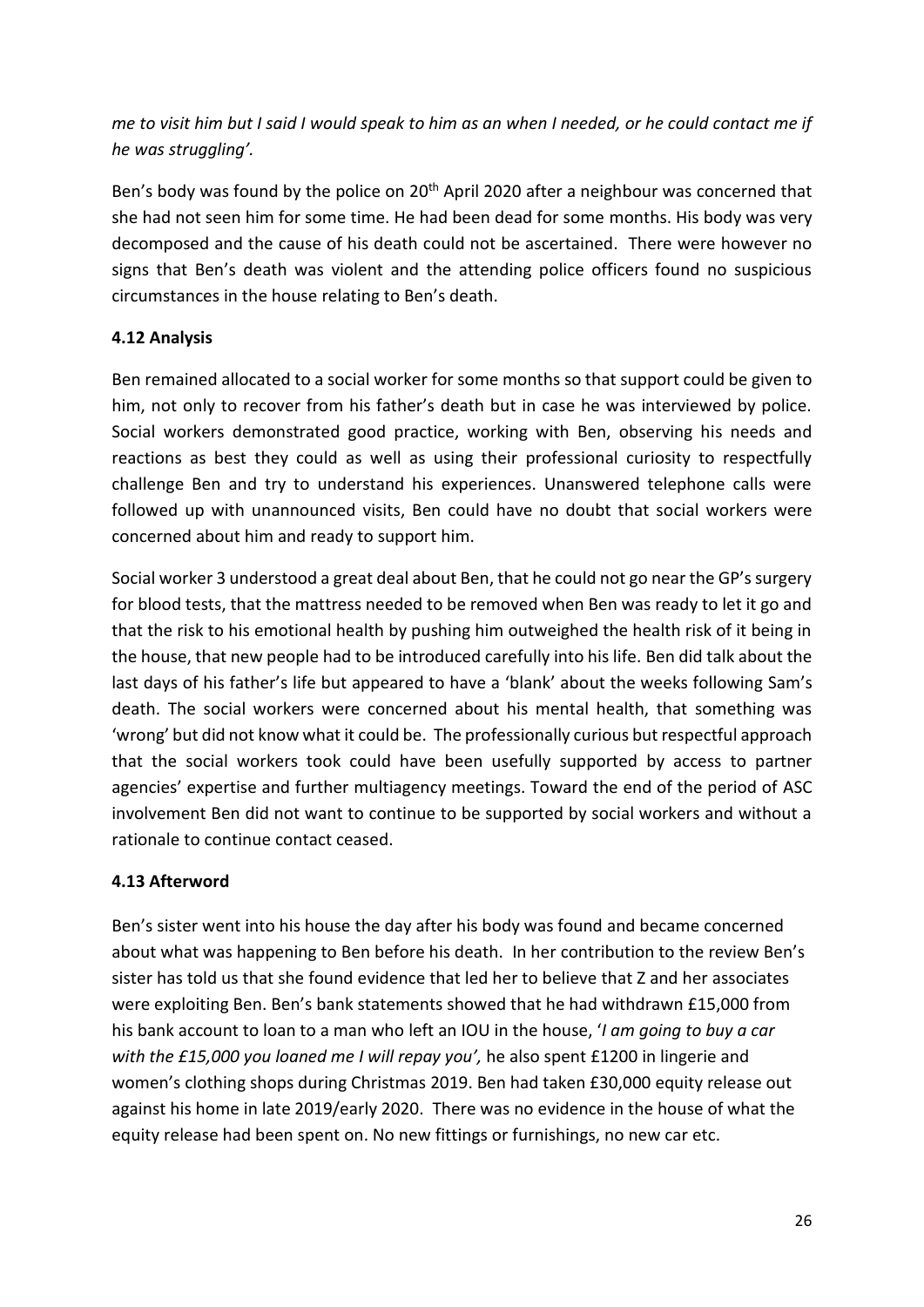His sister also believes he had received an amount of compensation for an accident at the steelworks. Ben was however in considerable debt, he owed money to household services and council tax. He had not paid his father's funeral bill. She found letters from a bailiff to Z at Ben's address, Ben had paid Z's debts.

All of the family identity documents were missing, birth certificates, Ben's driving licence. Ben's wallet was missing together with his credit cards. There was no jewellery in the house, her mother's wedding and engagement rings, stepfather's wedding ring and Ben's signet ring were all missing. Ben had kept all his parents clothing and other possessions so it seemed odd to his sister that the jewellery and identity documents were missing.

Ben's sister reported these matters to the police who were unable to take any action as Ben had died. She has given a statement to the coroner regarding these matters. The lead reviewer has given a statement to the RSAB Business Manager to pass onto the RMBC safeguarding service with regard to the risk that might be posed by these people to others in a vulnerable position in the area. It is not known if any action has been taken in regard to these matters.

### **Comment**

Ben was 'a private person' according to his sister and would not have divulged what was happening to him easily. There is no indication that agencies could have identified that Ben might be exploited by Z and her associates without Ben trusting them enough to tell them.

What we can do is to note that people who are isolated, have addictions, are self- neglecting, have autism, mental health issues or learning disabilities are vulnerable to being exploited. This needs to be noted in policy, guidance, and training.

## **5. Findings and learning points.**

There were no specific areas of focus for the SAR in terms of Sam, but for Ben the areas of focus were: *How did agencies work together to support Ben? Were there challenges and barriers to understanding his needs and responding to them?* 

## **5.1 Good practice.**

As can be seen in the commentaries in section 4 above, there is much good practice to build on in this SAR. The Community OT service were creative in their adaptions to work around the 'unsuitable bed' whilst the GP surgery was very responsive to Sam's health issues and in supporting the anxious Ben. Primary care services worked consistently with Sam to keep him at home and maximise his quality of life. The care provider was diligent and responsible in highlighting their concerns about Ben as a carer and in their commitment to supporting Sam in increasingly challenging circumstances. Social worker 3 in particular demonstrates excellence in person-centred professionally curious practice over an extended period of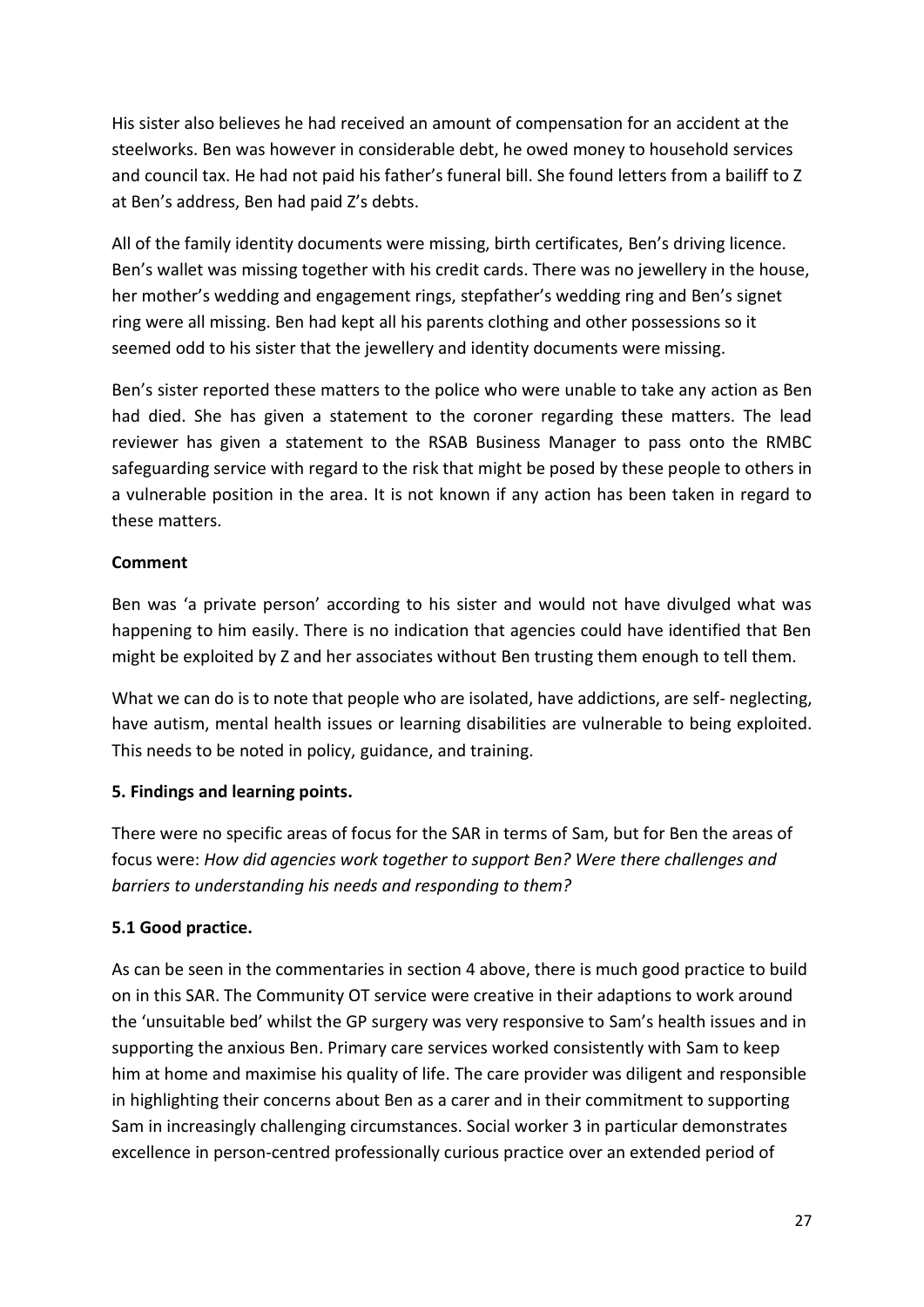involvement**.** The assessments agencies undertook together with Ben in the brief period after Sam's body was found were timely.

## **There are a number of areas where findings indicate that improvements are needed to build upon good practices and address areas where there appear to be significant gaps.**

#### **The findings below are arranged into the following domains:**

- Direct practice
- Inter-professional and interagency collaboration
- Organisational features affecting how practitioners and teams worked.
- SAB leadership, oversight, and governance.

### **5.2 Direct practice**

### **5.2.1 Person-centred approaches.**

The care provider and primary health colleagues provided as person-centred approach to Sam as possible but were sometimes impeded in this by Ben's anxious or drinking behaviours. A person-centred approach by ASC via planned and unplanned reviews as well as safeguarding enquiries may have begun to enable all agencies to be able to hear Sam's voice and ensure that his wishes and views were amplified.

Ben's individual needs as Sam's carer, and potentially as a disabled person, may have been identified via carer's assessments and/or safeguarding enquiries.

The adult care social worker's approach to Ben after his father's death was person centred, but the lack of partnership working meant that other organisations defaulted to an eligibility criteria approach which left ASC without the expertise to fully understand and meet Ben's needs.

Helpful approaches to promoting person centred approaches could have included: ASC face to face contact with Sam and Ben individually and together. Advocacy for Sam had the Care Act duties been undertaken. Person centred risk assessment and planning practices <sup>19 20</sup>.

## **Learning Point 1:**

**The provisions of the Care Act 2014 promote a person-centred approach though the s9, s. 10 and s42 duties. In addition, the duty to provide advocacy (s67 and s68) support people who have substantial difficulty in being involved in decisions about their care and support** 

<sup>19</sup> White, E (2017) '*Assessing and Responding to Risk'* in Cooper, A and White E (eds.) 'Safeguarding Adults under the Care Act 2014: Understanding Good Practice' London; Jessica Kingsley pp110-27

<sup>20</sup> Spreadbury, K and Hubbard, R (2020) *The Adult Safeguarding Practice Handbook;* Bristol; Policy Press.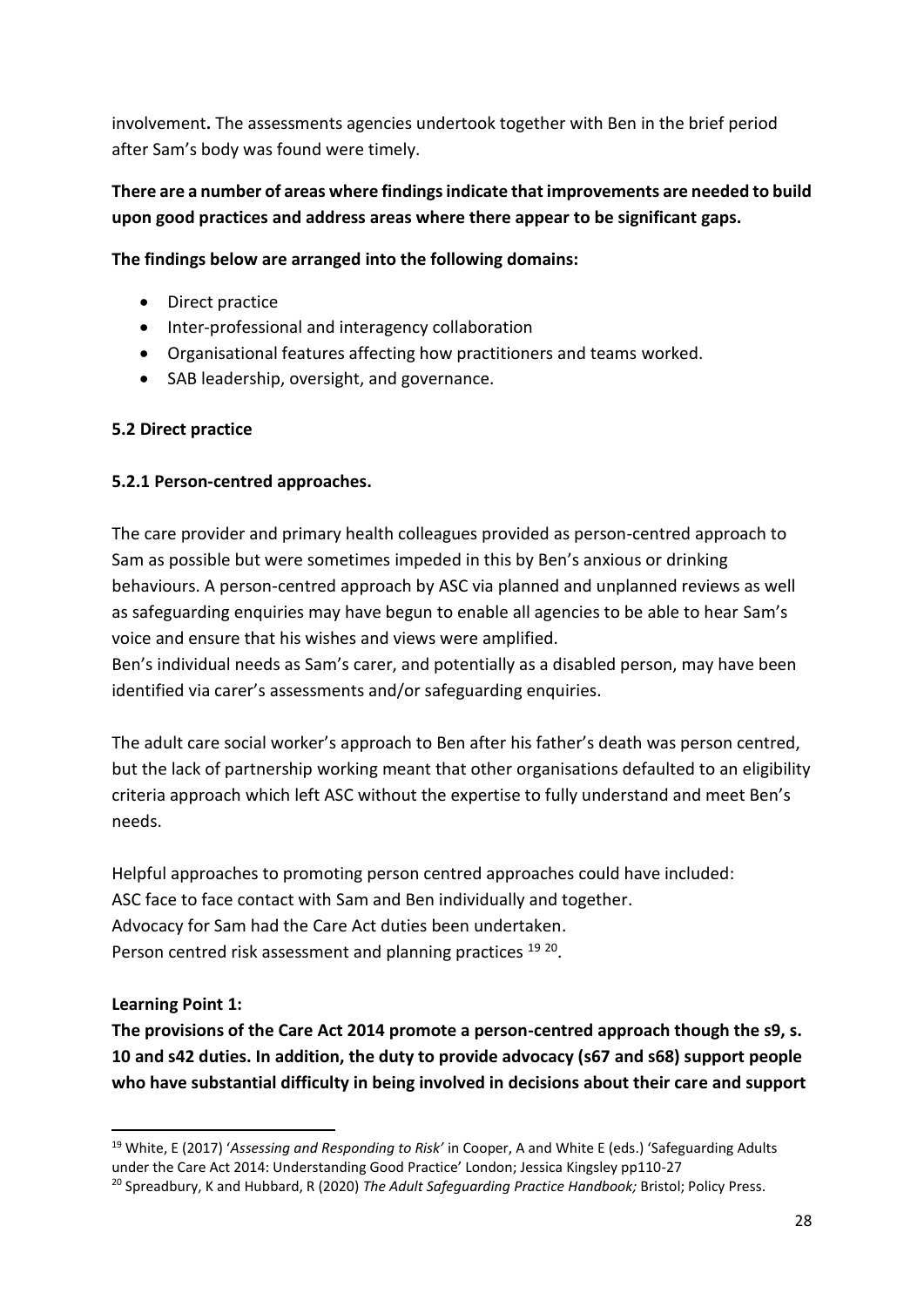**or safeguarding. In the absence of these legal frameworks it becomes difficult to be person-centred, or to support other organisations in this approach.**

### **Learning Point 2:**

**Collaborative partnership working supports a person-centred approach to adults and their carers. Roles and responsibilities are appreciated and utilised, collective problem solving supports all working in situations where there are challenges in supporting adults and their carers.** 

### **5.2.2 Professional curiosity.**

### Professional curiosity can be defined as

'*the capacity and communication skill to explore and understand what is happening with an individual or family. It is about enquiring deeper and using proactive questioning and challenge. It is about understanding one's own responsibility and knowing when to act, rather than making assumptions or taking things at face value'<sup>21</sup> .*

Approaches to Sam lacked professional curiosity in terms of ASC's understanding of the context for concerns about his safety and wellbeing. At times there is reported to have been lack of opportunity to look up and use historical information because of lack of time/ workflow processes. The practice of recording risk information in case notes would have also impeded these efforts.

Attending agencies believed that respect for privacy precluded professional curiosity and they also had an underlying lack of confidence in using this approach. This created the potential for agencies to 'normalise' the relationship and circumstances of Sam and Ben in the face of Sam's declining health and Ben's escalating emotional distress.

Identified barriers to using professional curiosity to understand and challenge Ben's care of Sam also included an absence of managerial oversight, advice and challenge to decision making and time constraints on face-to-face contact.

ASC staff were using a professionally curious approach when working with Ben but could not explore their understanding fully without access to partner colleagues expertise to help them unpick some of the challenges they experienced.

<sup>&</sup>lt;sup>21</sup> Norfolk Safeguarding Adults Board (2020) 'Professional Curiosity Guidance' issue 03 p2 at [https://www.norfolksafeguardingadultsboard.info/assets/NSAB-GUIDANCE/NSAB-Professional-Curiosity-](https://www.norfolksafeguardingadultsboard.info/assets/NSAB-GUIDANCE/NSAB-Professional-Curiosity-Partnership-VersionAPR2020FINAL04.pdf)[Partnership-VersionAPR2020FINAL04.pdf](https://www.norfolksafeguardingadultsboard.info/assets/NSAB-GUIDANCE/NSAB-Professional-Curiosity-Partnership-VersionAPR2020FINAL04.pdf)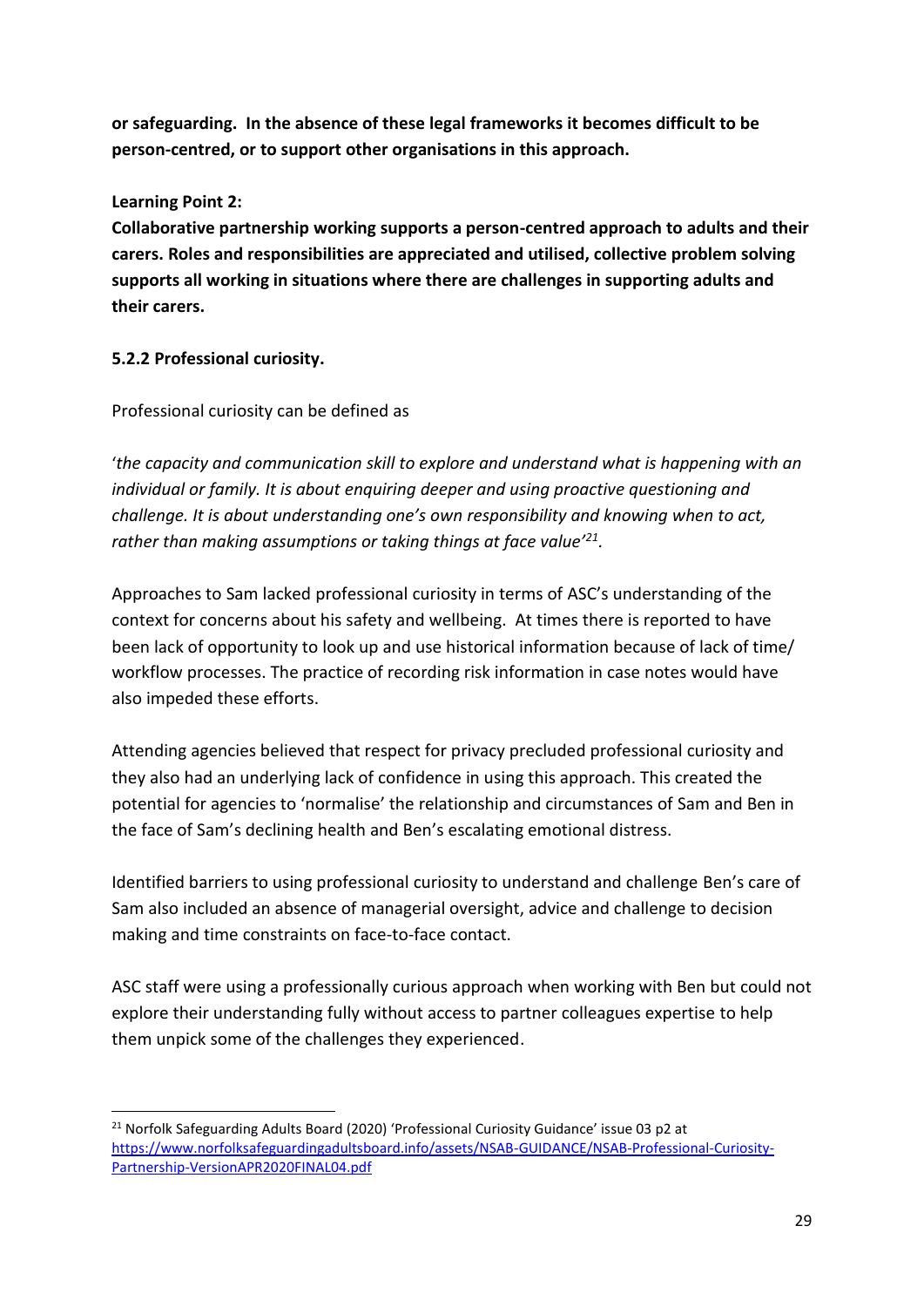Partner agencies working with Ben had no awareness of the possible underlying reasons for his behaviour, including ASD.

Practitioners can develop their professional curiously in a number of ways <sup>22</sup> including:

Attending good quality training to help them develop.

Accessing good management support and supervision that promotes professional curiosity. Using empathy ('walk in the shoes') of the person to consider the situation from their lived experience.

Being diligent in working with the person and their family/network, developing professional relationships to understand what has happened and its impact on all involved. Developing the skills and knowledge to hold difficult conversations.

# **Learning point 3**

**Professional curiosity protects against a number of unhelpful assumptions when working with adults in risk situations. It can be promoted in a range of ways, including training and through supervision, and is underpinned by face-to-face contact with the adult and their networks, as well as relationships with partner agencies working with the adult.** 

# **5.2.3 Legal literacy**

The ASC response to Ben and Sam's refusal to change sleeping arrangements was illinformed and perhaps not thought through carefully, but it does indicate an inaccurate perception of how the principles of the Mental Capacity Act 2005 might be interpreted in situations where people are reported to have the mental capacity to make a specific decision. A focus on the 'right' of capacitated individuals to make unwise decisions can preclude exploration of the rationale and context for decision-making and also leaves practitioners believing that they have no permissions to intervene to protect human rights or enact a duty of care.

## **Learning point 4.**

**'Unwise decision making' by a capacitated adult should not result in case closure without further exploration of the rationale and context for the decision. It is important to carefully re-examine policies, procedures and practices to ensure that they are not based on this misunderstanding of legislation.** 

Unwise decision-making can be a reason to explore a person's capacity to make that decision. Sam's GP and primary health staff had noted a decline in his cognition, there were aspects of his health that he was said to no longer be able to make decisions about (although this was never assessed), he was thought at times to possibly be under duress

<sup>22</sup> Norfolk Safeguarding Adults Board (2020) ibid.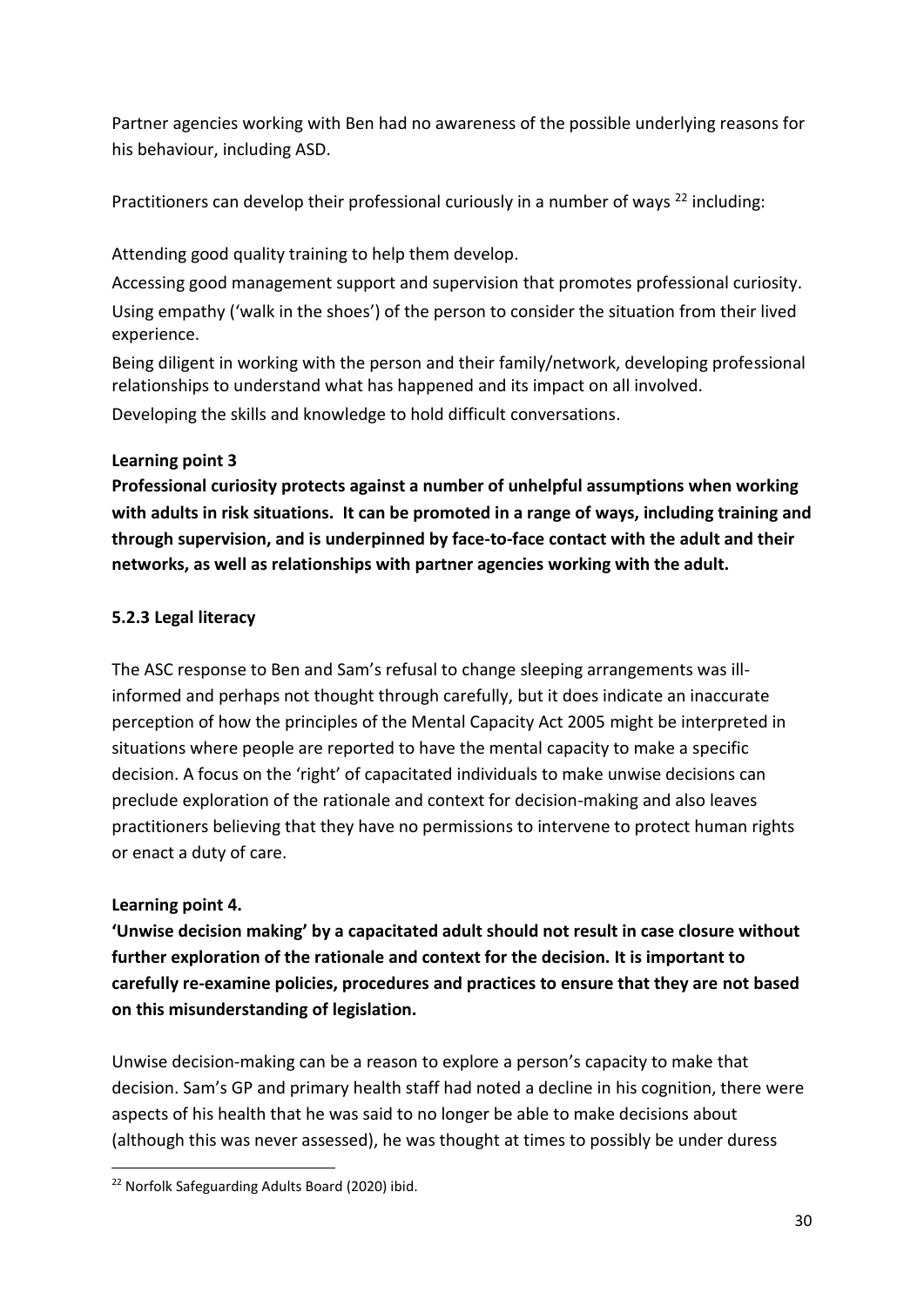from Ben. These factors, and the potential consequences of the decision to withdraw care and support, should have led to a decision by ASC to undertake an assessment of his capacity under the provisions of the MCA 2005.

Primary health staff commented from time to time that Sam had cognitive issues or had difficulty in understanding his own health condition. There are no examples that the lead reviewer can identify where health colleagues/OT should not have presumed capacity, however it must be noted that even when a person is compliant and accepts a course of action, if there are doubts about their capacity to make this decision an assessment should be undertaken and if they are not capacitated their best interests must be considered.

### **Learning point 5.**

**All who work with adults must be confident about when and how to undertake an assessment of capacity under the provisions of the MCA 2005 and in how to use best interest decision making processes if the person does not have capacity at that time to make the specific decision.** 

Staff at the 'front door' of both ASC and the care provider service were concerned about 'breaching confidentiality' by sharing personal data inappropriately. This relates to how we can work with concerned relatives in situations when we do not have the subject's permission to share their information. This does not preclude asking for information, Sam's stepdaughter knew that care had been withdrawn, without acknowledging that this was the case she could have been asked if she would be concerned about this and why. We can ask families questions without giving information. Front door staff can be given protocols to use to alert managers to an enquiry by a concerned relative so that these matters can be pursued with sensitivity and within the provisions of data protection legislation.

#### **Learning Point 6.**

**Front door staff can be supported in observing legal requirements on data protection in a way that enables dialogue with concerned others. Fear of breaching the provisions of the Data Protection Act 2018 should not be a barrier to listening to concerned families or friends.** 

#### **5.3 Inter-professional and interagency collaboration**

The absence of partnership working is a key finding of this review. In answer to the question posed in the SAR extended terms of reference *'How did agencies work together to support Ben? Were there challenges and barriers to understanding his needs and responding to them?'*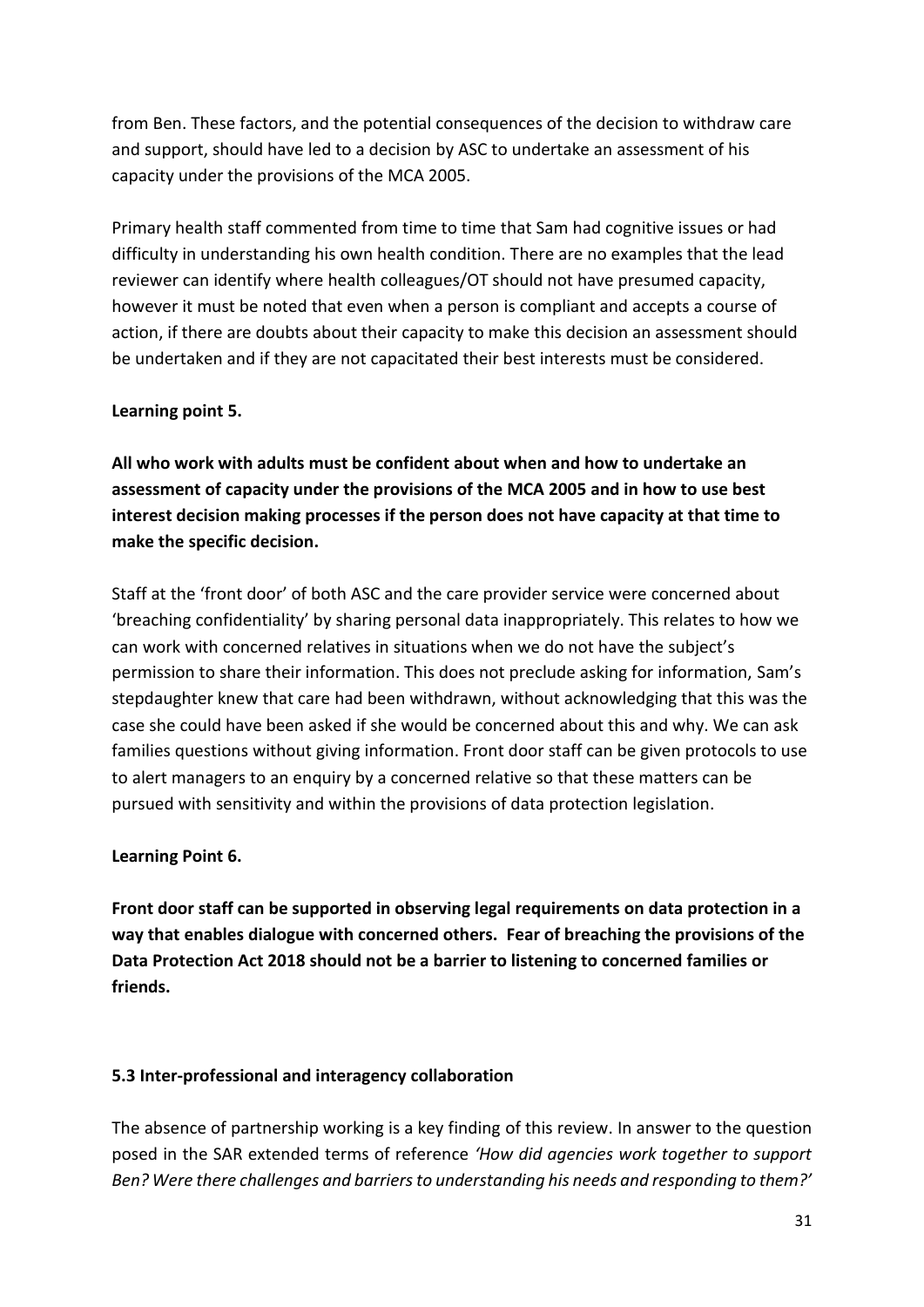we can see that agencies worked together well for a week after Sam*'s* body was found but the subsequent lack of partnership working between ASC, the GP surgery, RDaSH and the police meant that Ben's self-neglect and alcohol use could not be adequately addressed.

Significant decision making about safeguarding Sam and closure of his case was also not informed by partnership information sharing or discussions, particularly between ASC and primary health services. Concerns expressed by the care provider did not result in action or review of decision-making by ASC, although the OT service did respond in a timely manner and did encourage primary health staff to work closely with the care provider.

Aspects of partnership work that appear to need attention are:

Respect for and understanding about other agencies role and responsibility, particularly with respect to working in partnership with service providers.

Consulting with partners – via the statutory review process, when making decisions about the response to safeguarding concerns, when withdrawing care.

Partner's confidence and consistency in referring to adult safeguarding when concerned about neglect or harm, including reference to GP services.

The use of the RSAB Escalation policy by all partners, including service providers.

Using multi-agency forums or meetings to create plans and follow up on actions, to support, advise and challenge each other when working with difficult people/situations.

#### **Learning Point 7**

**Adult safeguarding, and all other responses intended to address risk, benefit from collaborative partnerships which share risk and contribute to problem solving.** 

#### **5.4 Organisational features affecting how practitioners and teams worked.**

Pressure of work is a feature for all agencies involved with Sam and Ben. Every agency involved with this SAR will be concerned as to how organisational leadership, policies and working practices can support staff to work in as person centred and effective way as possible with the people they serve.

Strategies to manage the pressure of work, whether they are formally introduced by managers or informally adopted by staff, risk missing exceptional circumstances. This can lead to further pressure as preventable risks escalate into crises.

Work-flow management and the pressure of on-going work led to ASC during the 2016 – 2019 period of this SAR being unable to undertake planned or unplanned reviews, unable to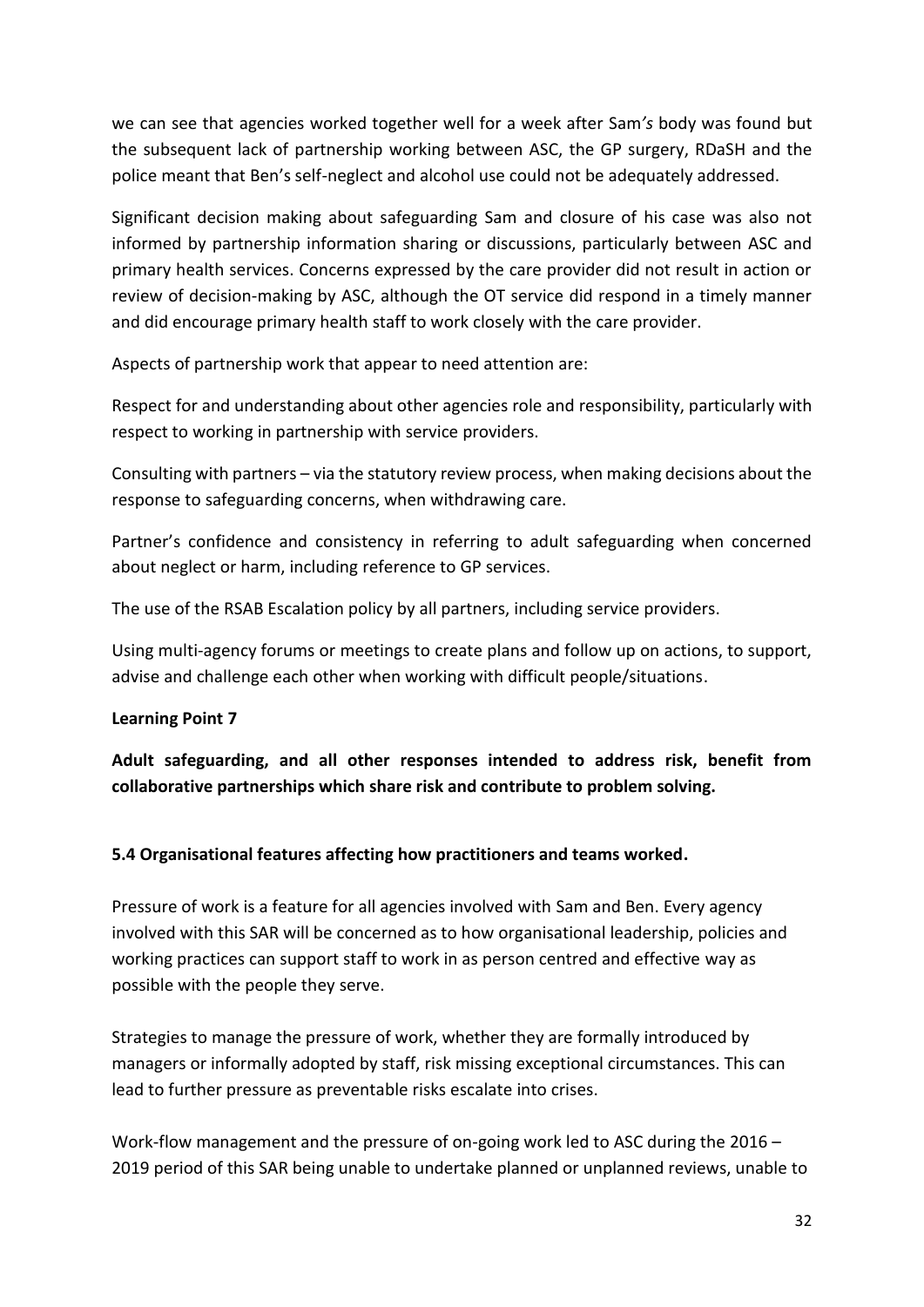undertake face to face visits or utilise existing historical information, incidents which could have resulted in allocation or in an enquiry under the s42 duty were dealt with on a duty basis or 'screened out'. It is understood that ASC has spent a good deal of time reviewing and remodelling service delivery. It will be important to build in opportunities to mitigate against practices which do not support person-centred and professionally curious practice. The practice exhibited by social workers 2 and 3 with Ben would indicate that matters are improving although practitioners are still concerned about difficulties in undertaking reviews of existing care and support plans.

It is also important to create collaborative partnerships, finding that a person is 'not eligible for a service' should not be the end of the conversation with partner agencies who are still involved. Finding out what advice and support to colleagues is needed, or where an exception can be made to 'usual practice' builds partnerships that are ultimately time and cost effective as well able to deliver better services.

### **Learning Point 8**

**Leaders in all organisations can usefully support mechanisms which identify exceptions to established practices and permit staff to either act on the need to work proactively with the person and their families, or to support partners by sharing information in a timely manner or giving advice and support.** 

The working culture of GP practices is built on the understanding that the patient or their families will approach the GP. There is no time to develop or use mechanisms that are proactive in identifying missing or disengaged patients who may be experiencing poor health. Some GP surgeries have been able to employ a qualified practitioner to proactively follow up missed appointments and other indicators of disengagement in patients who are self -neglecting, frail or mentally unwell.

#### **Learning Point 9**

**Proactive responses are not guaranteed by a person being on a list or having an identified GP. To work against the prevailing working culture in very busy GP practices extra resource may need to be considered.** 

#### **5.5 SAB leadership, oversight and governance**

RSAB did not publish a Multi-agency policy on Self Neglect and Hoarding until January 2020, outside of the time when agencies were working with Sam and Ben. Practitioners at the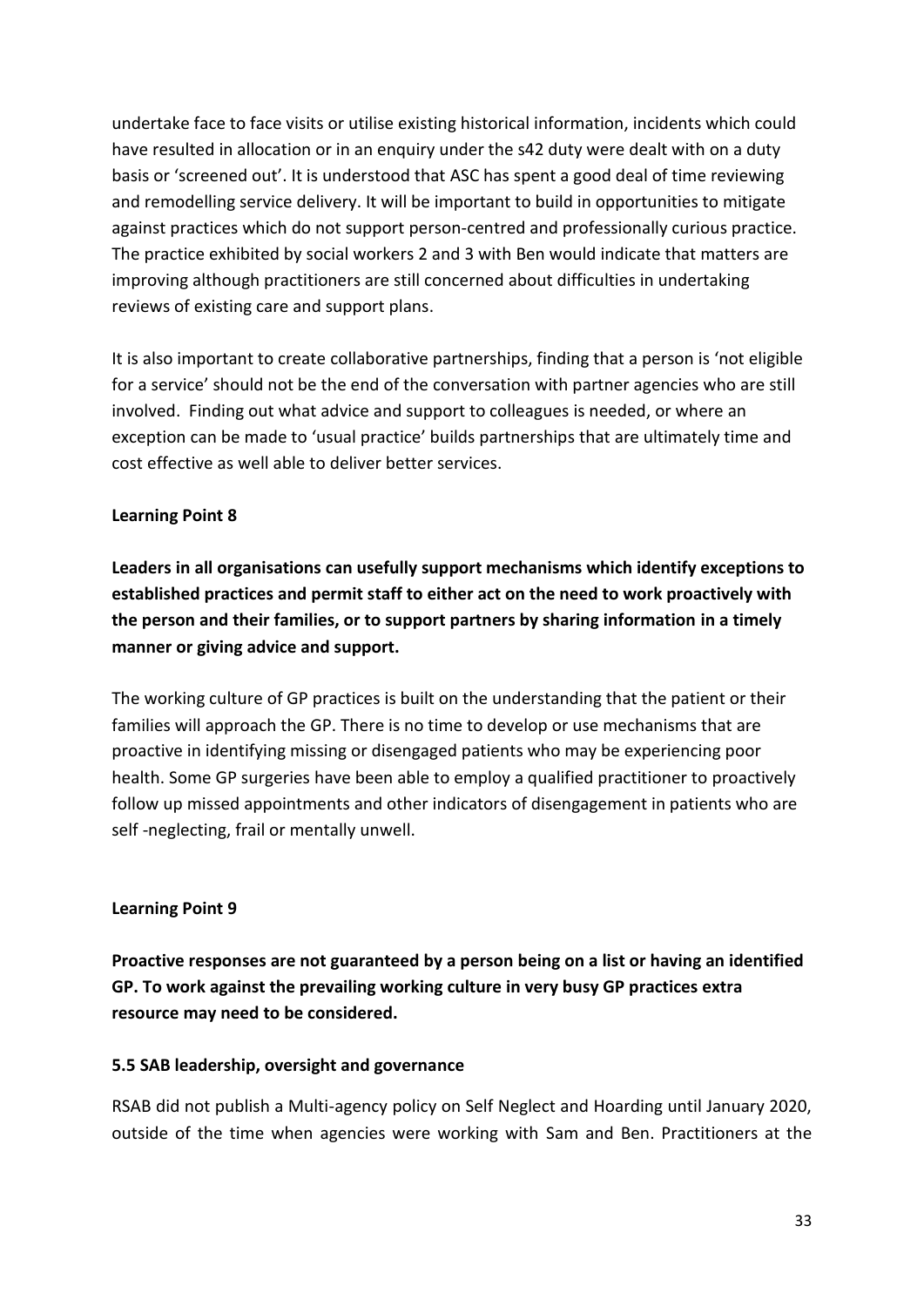learning events who are aware of this policy have described how their confidence and practice has begun to improve as a result of the new policy and guidance.

### **Learning point 10**

**Effective responses to self-neglect continue to evolve and it is important to keep policies, procedures and guidance under review.** 

### **6. Recommendations**

- 6.1 Where agencies have made their own recommendations in their review of Sam and Ben, Rotherham Safeguarding Adults Board should seek assurance that action plans are underway and outcomes are impact assessed within those organisations.
- 6.2 Rotherham Safeguarding Adults Board should seek assurance that named agencies have addressed the recommendations in items 6.3, 6.4 and 6.5 below.
- 6.3 Rotherham Metropolitan Borough Council Adult Social Care is recommended to complete a strategy to enable the fulfilment of its statutory duties under sections 9, 11 and 10 of the Care Act 2014. Any Reviewing Strategy and supporting procedures is to contain mechanisms to identify people most in need of review in accordance with the Statutory Care and Support Guidance. (Learning Point 1)
- 6.4 NHS Rotherham Clinical Commissioning Group and Rotherham Metropolitan Borough Council are recommended to ensure that Autism Awareness training is available to and taken up by all frontline staff, including those in commissioned services. They are also recommended to ensure that routes for Autism related advice and support for practitioners working with people who do or may have ASD are identified and readily available. (Learning Point 3)
- 6.5 NHS Rotherham Clinical Commissioning Group and interested GPs are recommended to explore how proactive approaches to monitoring patients or carers at risk of disengagement can be utilised in a busy practice environment. (Learning Point 9)

# **These recommendations are for 'all RSAB Partners' and may need to be reported back to RSAB via subgroups or task and finish groups.**

6.6 All SAB partners are recommended to explore the confidence of their frontline staff and managers in using the provisions of the MCA 2005 and their understanding of the benefits to the person of using this legislation. Depending on the outcome of this exploration a multi-agency MCA awareness event may be useful. (Learning Point 5).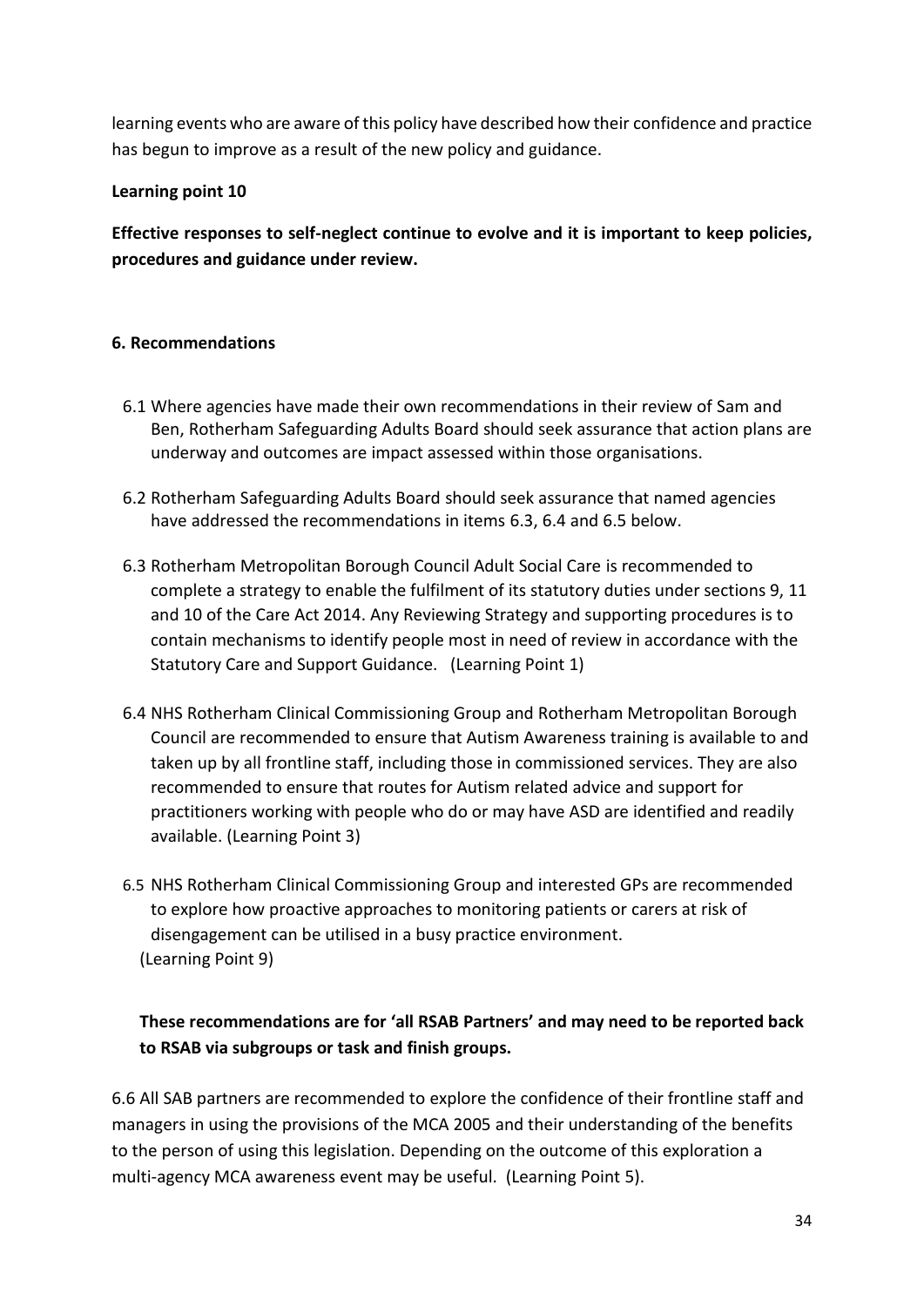- 6.7 All relevant SAB partners are recommended to review their frontline practitioners and manager's understanding of the implication of making an 'unwise decision' and their confidence in exploring and responding to a range of explanations for unwise decision making. The outcome of the partner's review may contribute to a strategy to support 'Professional Curiosity 'in the workforce. (see recommendation 10). Partners are recommended to ensure that Policies and procedures do not mislead practitioners in understanding the implications of a person making an 'unwise decision' (Learning Point 4)
- 6.8 All SAB partners are recommended to ensure that both they and commissioned services understand how to communicate constructively with concerned family or friends in the light of the provisions of the Data Protection Act 2018 and when to involve managers for assistance (Learning Point 6).

#### **Recommendations for RSAB**

- 6.9 RSAB is recommended to attend to the nature of collaborative safeguarding partnerships in Rotherham. The RSAB will be supported in this work by the LGA suggested multi-agency framework on 'Understanding what constitutes a safeguarding concern and how to support effective outcomes'  $(2020)^{23}$ . Particular attention should be paid to
	- leaders supporting practical opportunities for frontline practitioners to share information, work together, to undertake risk sharing and problem solving.
	- parity of esteem between organisations, including those who are commissioned. (Learning Points 2, 7 and 8)
- 6.10 RSAB is recommended to take steps to promote the development of 'professional curiosity' in all partners. The Norfolk Safeguarding Adults Board (2020) guidance  $^{24}$  is a good starting point in implementing this recommendation. (Learning Point 3)
- 6.11 RSAB is recommended to review its' Multi Agency Policy for Self-Neglect and Hoarding in the light of the findings of this SAR. (Learning Point 10).

<sup>&</sup>lt;sup>23</sup> Available a[t https://www.local.gov.uk/publications/understanding-what-constitutes-safeguarding-concern](https://www.local.gov.uk/publications/understanding-what-constitutes-safeguarding-concern-and-how-support-effective-outcomes)[and-how-support-effective-outcomes](https://www.local.gov.uk/publications/understanding-what-constitutes-safeguarding-concern-and-how-support-effective-outcomes) with particular reference to pages 39-41.

<sup>&</sup>lt;sup>24</sup> Norfolk Safeguarding Adults Board (2020) 'Professional Curiosity Guidance' issue 03 p2 at [https://www.norfolksafeguardingadultsboard.info/assets/NSAB-GUIDANCE/NSAB-Professional-Curiosity-](https://www.norfolksafeguardingadultsboard.info/assets/NSAB-GUIDANCE/NSAB-Professional-Curiosity-Partnership-VersionAPR2020FINAL04.pdf)[Partnership-VersionAPR2020FINAL04.pdf](https://www.norfolksafeguardingadultsboard.info/assets/NSAB-GUIDANCE/NSAB-Professional-Curiosity-Partnership-VersionAPR2020FINAL04.pdf)